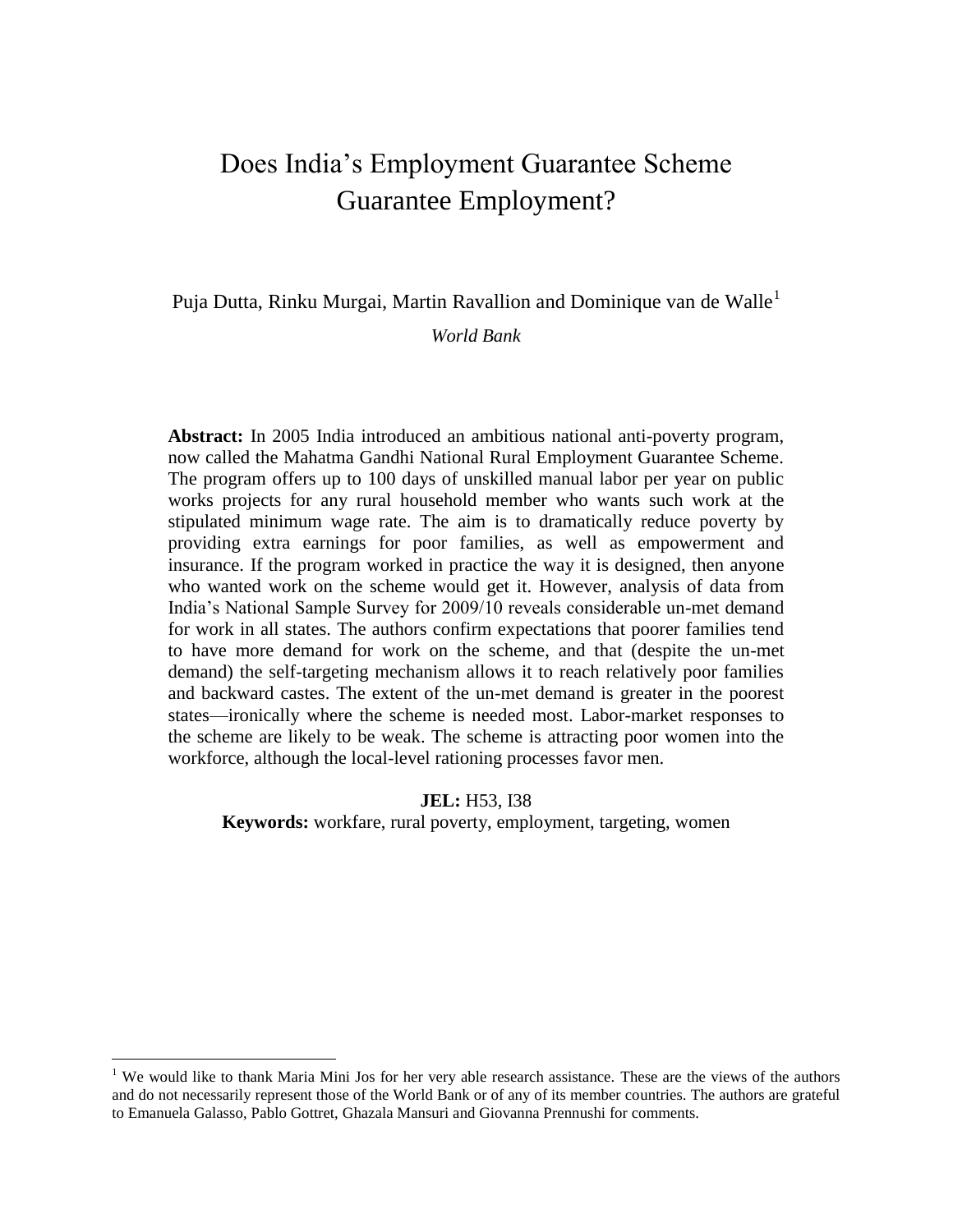# **1. Introduction**

In 2006, India embarked on an ambitious attempt to fight rural poverty. The National Rural Employment Guarantee Act of 2005 created a justiciable "right to work" for all households in rural India through the National Rural Employment Guarantee Scheme, renamed the Mahatma Gandhi National Rural Employment Guarantee Scheme (MGNREGS) in 2009. This promises 100 days of work per year to all rural households whose adults are willing to do unskilled manual labor at the statutory minimum wage notified for the program. Work is to be made available to anyone who asks for it within 15 days of receiving an application to work, failing which the state government is liable to pay an unemployment allowance. Open village meetings (*Gram Sabhas*) are supposed to identify suitable projects and local government institutions (*Gram Panchayats*) are given a central role in planning and implementation.

There are a number of distinct ways in which such a scheme tries to reduce poverty. The most direct and obvious way is by providing extra employment and income to the poorest in rural areas. The long-standing incentive argument is that the work requirements entail that the scheme will be "self-targeting" in that the non-poor will not want to do such work, and also prevents dependency as poor people will readily turn away from the scheme when better opportunities arise. $2$ 

Furthermore, by linking the wage rate for such work to the statutory minimum wage rate, and guaranteeing work at that wage rate, such a scheme is essentially a means of enforcing that minimum wage rate on all casual work, including that not covered by the scheme. Indeed, the existence of such a program can radically alter the bargaining power of poor men and women in the labor market, and also poor people living in not-so-poor families, by increasing the reservation wage (the fall-back position if a bargain is not struck). They may then benefit even if they do not in fact participate in the program.

A scheme such as this can also provide valuable insurance against the many risks faced by India's rural poor in their daily lives. Even those who do not normally need such work can

 $2^2$  On the incentive arguments for workfare schemes see Besley and Coate (1992).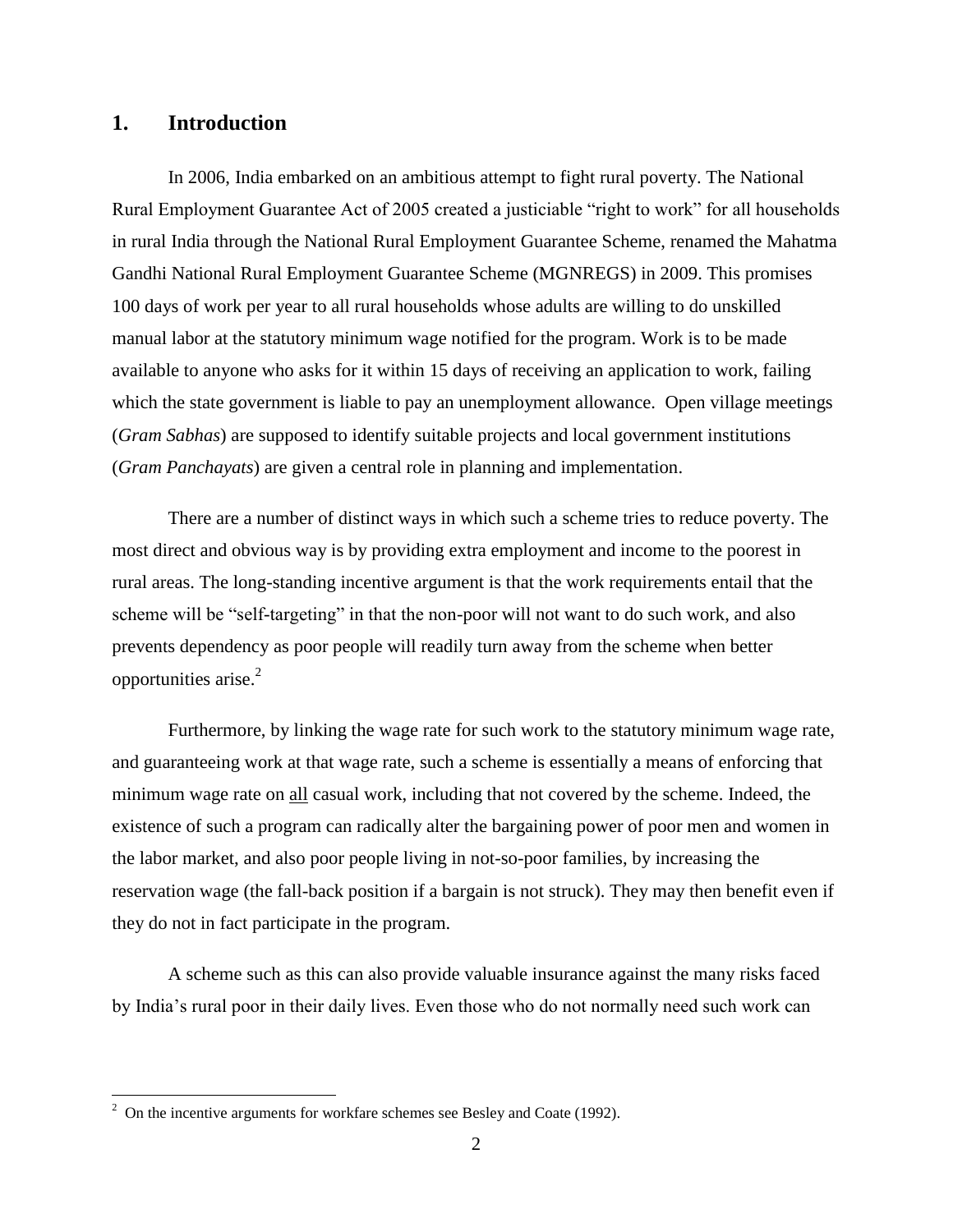benefit from knowing it is available. This can help underpin otherwise risky investments. And the gains to the poor can also come with efficiency gains given existing labor market distortions.<sup>3</sup>

The scheme also tries to address some of the causes of poverty in rural India.<sup>4</sup> By its "bottom-up," demand-driven nature, it aims to empower the rural poor to help them take actions in various domains that help them escape poverty. It would be naïve to think that such empowerment will emerge overnight amongst poor people who have faced a history of exclusion from the processes of public action, and of subjugation to the will of local elites. However, creating the legal right is certainly a first, positive, step.

The idea of an "employment guarantee" is clearly important to realizing the full benefits of such a scheme. The gains depend heavily on the scheme's ability to accommodate the supply of work to the demand. That is not going to be easy, given that it requires an open-ended public spending commitment; similarly to an insurance company, the government must pay up when shocks hit. This kind of uncertainty about disbursements in risky environments would be a challenge for any government at any level of economic development.

If the maximum level of spending on the scheme by the center is exogenously fixed for budget planning purposes then rationing may well be unavoidable at any socially acceptable wage rate. Or, to put the point slightly differently, the implied wage rate—given the supply of labor to the scheme and the budget—may be too low to be socially acceptable, with rationing deemed (implicitly) to be the preferred outcome. $5$ 

Even if flexibility in spending is not an issue, accommodating supply to demand could still be a challenge, particularly in poor areas. Here it should be noted that the provisions of the Act do not imply that there will be zero cost to the local (State or lower-level) governments when employing workers under MGNREGS. The center covers a large share of the cost. <sup>6</sup> However,

 $3$  The distortions could be due to monopsony power in rural labor markets (Basu et al., 2009) or labor-tying (Basu, 2011). Nor does the distortion need to be in the rural labor market; it could also be in the urban labor market, generating excess migration to urban areas (Ravallion, 1990).

The scheme also tries to reduce future poverty by creating useful assets. This is not an issue we address here.

<sup>&</sup>lt;sup>5</sup> The policy choice between limited coverage at a socially acceptable ("living") wage and wide coverage is studied in Ravallion (1991).

<sup>&</sup>lt;sup>6</sup> The Central Government bears 90 percent of all variable costs. This includes wage costs and three-quarters of the non-wage component (working on an assumed 60:40 labor capital ratio). The Centre also provides an additional 6% of program costs to the States to defray the costs of administering the scheme. States are responsible for paying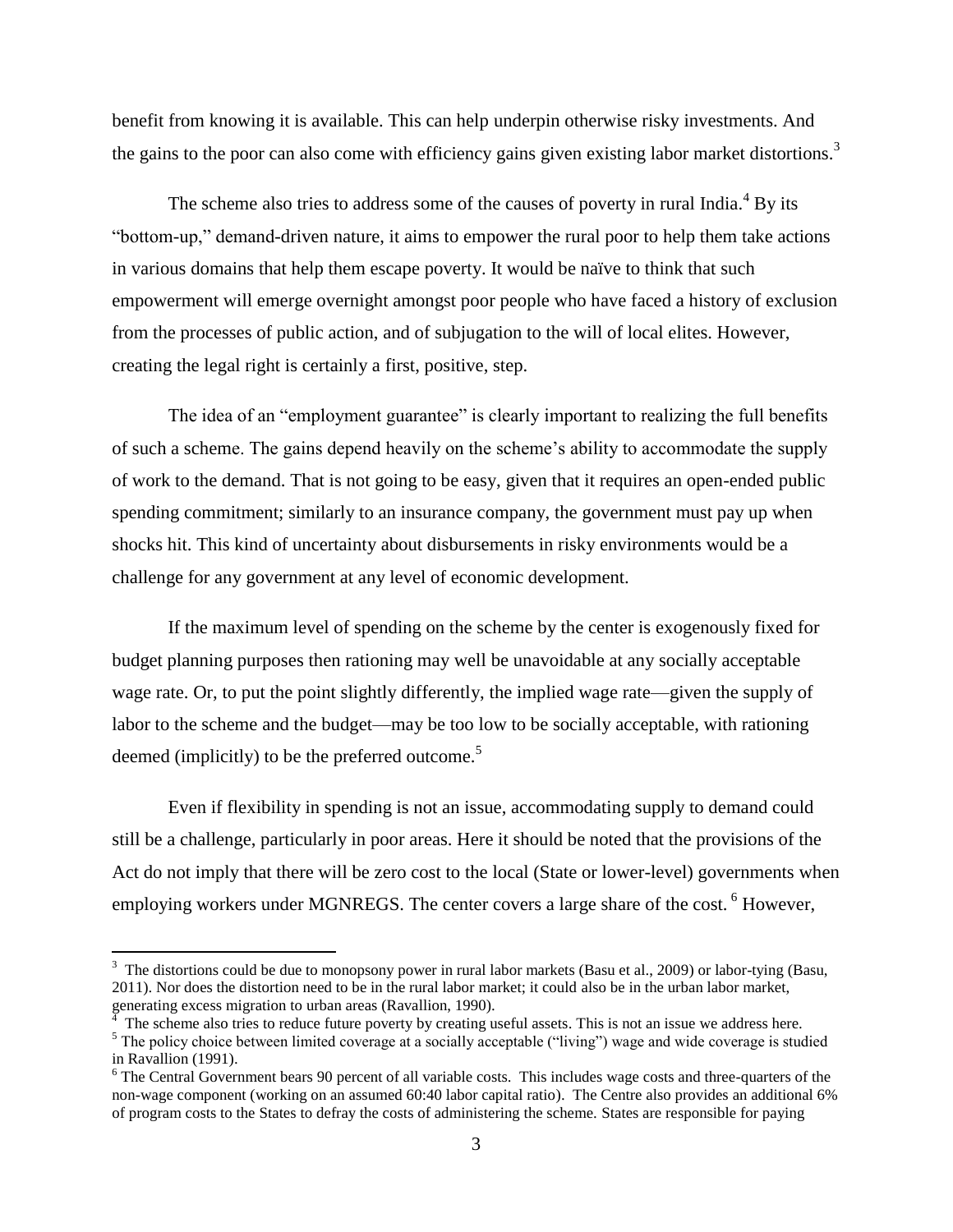there are still (relatively skilled) labor requirements at the local level in organizing projects and workers.<sup>7</sup> This burden may well be higher in poor areas, making it harder to afford and implement such a complex scheme.

This paper examines the performance thus far of MGNREGS in meeting the demand for work across states. We examine the evidence for India as a whole using the household-level data from the National Sample Survey for 2009/10. We also use these data to understand who gets rationed and how this affects the scheme's ability to reach India's rural poor and other identitybased groups, notably backward castes, tribes and women. We also discuss the role played by wage setting on the scheme, and how rationing might be influencing labor market responses. Finally, we take a closer look at women's participation and how this is influenced by the rationing of work under MGNREGS.

#### **2. Performance in meeting the demand for work across states**

The participation rate (*P*) in MGNREGS can be defined as the proportion of rural households who obtain work on the scheme. This can be thought of as the product of the " $d$  demand rate" (*D*)—defined as the proportion of rural households who want work on the scheme—and one minus the "<u>rationing rate</u>"  $(R)$ —defined as the proportion amongst those who wanted work who did not get it. Thus for state *i* we have the following identity:

$$
P_i = (1 - R_i)D_i \tag{1}
$$

Notice that the share of households who are rationed is the product of the rationing rate and the demand rate. We shall call this the <u>excess demand</u> ( $ED_i = R_i D_i - P_i$ ).

As noted, if MGNREGS worked in practice the way it is designed there would be no unmet demand for work. This is, of course, an exacting standard. In practice there may be frictions in implementation leading to some unmet demand, such that those wanting work do not

unemployment allowances from their own budget.

 $<sup>7</sup>$  The scarcest manpower resource locally is the junior engineer or panchayat technical assistant who can prepare</sup> technical estimates and draw up engineering plans for the works. Andhra Pradesh (AP) has used information technology to reduce the need for such skilled local staff, by developing standardized and computerized templates for the engineering plans of common types of works. AP is the exception however. Most other states face shortages of such skilled local staff.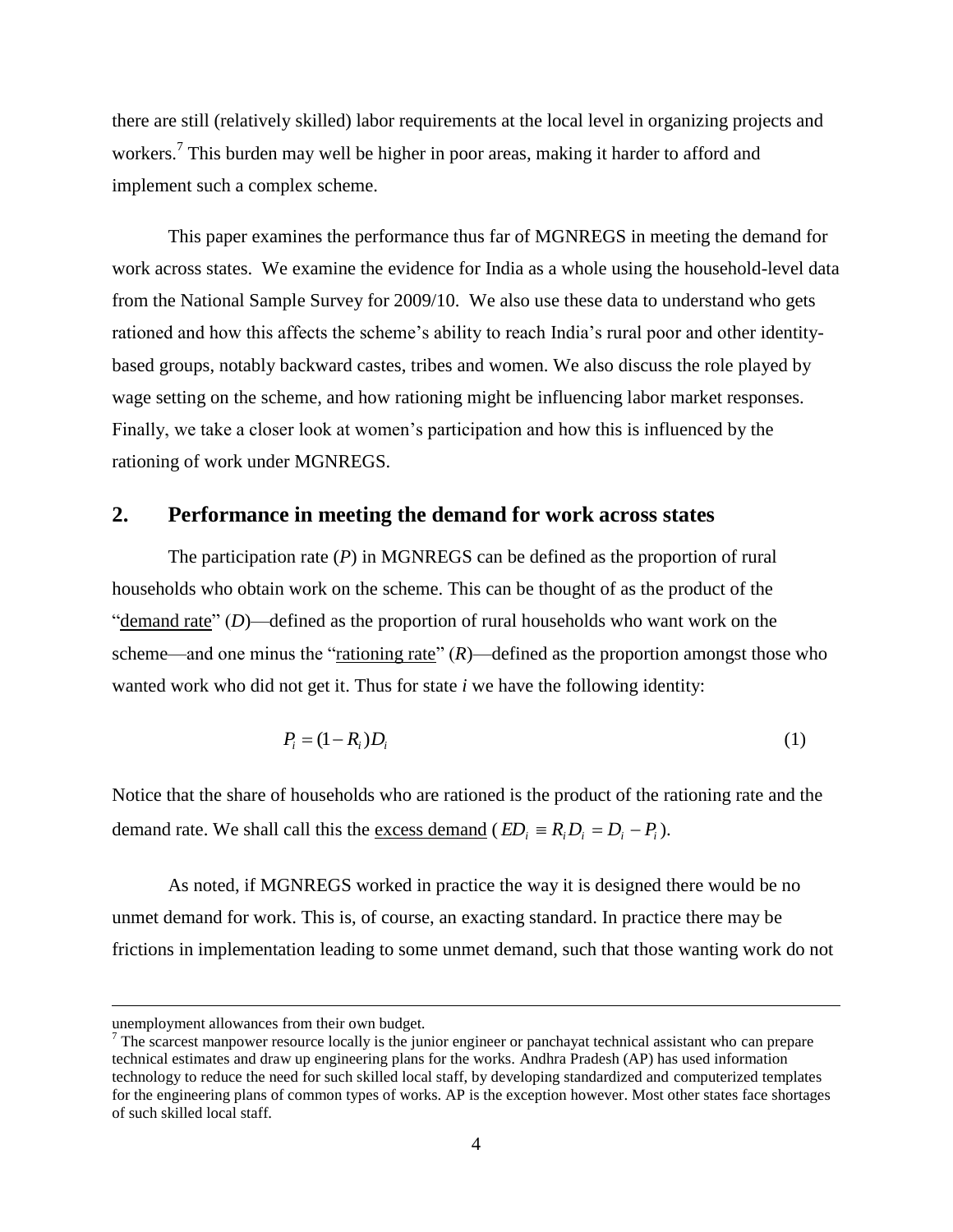get it in a timely manner. The rationing rate will depend in part on how effective the scheme's implementation is at quickly responding to demand.

How can we measure the true demand for work and hence the rationing rate? The administrative data indicate virtually no un-met demand for work on MGNREGS. According to the administrative data, 52.865 million households in India demanded work in 2009/10, and 99.4% (52.53 million) were provided work.<sup>8</sup> However, this is deceptive. What is called "demand" for work" in the administrative data is unlikely to reflect the true demand. Several studies have found that the work application process and the system for recording demand for work is not yet in place. $9$  Further, state and local governments have an incentive not to report un-met demand given that this implies they should pay unemployment allowances. Also, some people will undoubtedly be deterred from formally obtaining job-cards, demanding work from the officials, or do not even know that they have the right to make such demands.<sup>10</sup>

A better measure of demand for work is obtained by asking people directly in their homes and independently of the scheme. The data we use here comes from the  $66<sup>th</sup>$  Round of the NSS for 2009/10 which included questions on participation and demand for work in MGNREGS that allow us to estimate demand and rationing rates across states. The survey was conducted between July 2009 and June 2010 in all states. The Employment-Unemployment Survey ("Schedule  $10.0$ ") included three questions on the program: (i) whether the household has a job card; (ii) whether it got work on the scheme during the last 365 days, for which responses were coded under three options: got work, sought but did not get work, and did not seek work in MGNREGS; and (iii) if the household got work, the number of days of work, and the mode of payment. In addition, the daily status block in Schedule 10 collected information on activities for all household members during the week preceding the survey, including number of days worked and wages received, if the respondent worked on MGNREGS public works (PW).

Note that in this paper we limit our definition of participation and rationing to whether households got work or did not get work. Unmet demand can also take the form of fewer days of work than desired. Many households who participated were no doubt rationed in that they would

 $8$  Data is from the official Government of India website for MGNREGS (http:\\nrega.nic.in).

 $9$  This is described in a number of the papers in Khera (2011).

<sup>&</sup>lt;sup>10</sup> In Dutta et al. (2012) we provide supportive evidence on this point for Bihar, based on our surveys in 2009/10.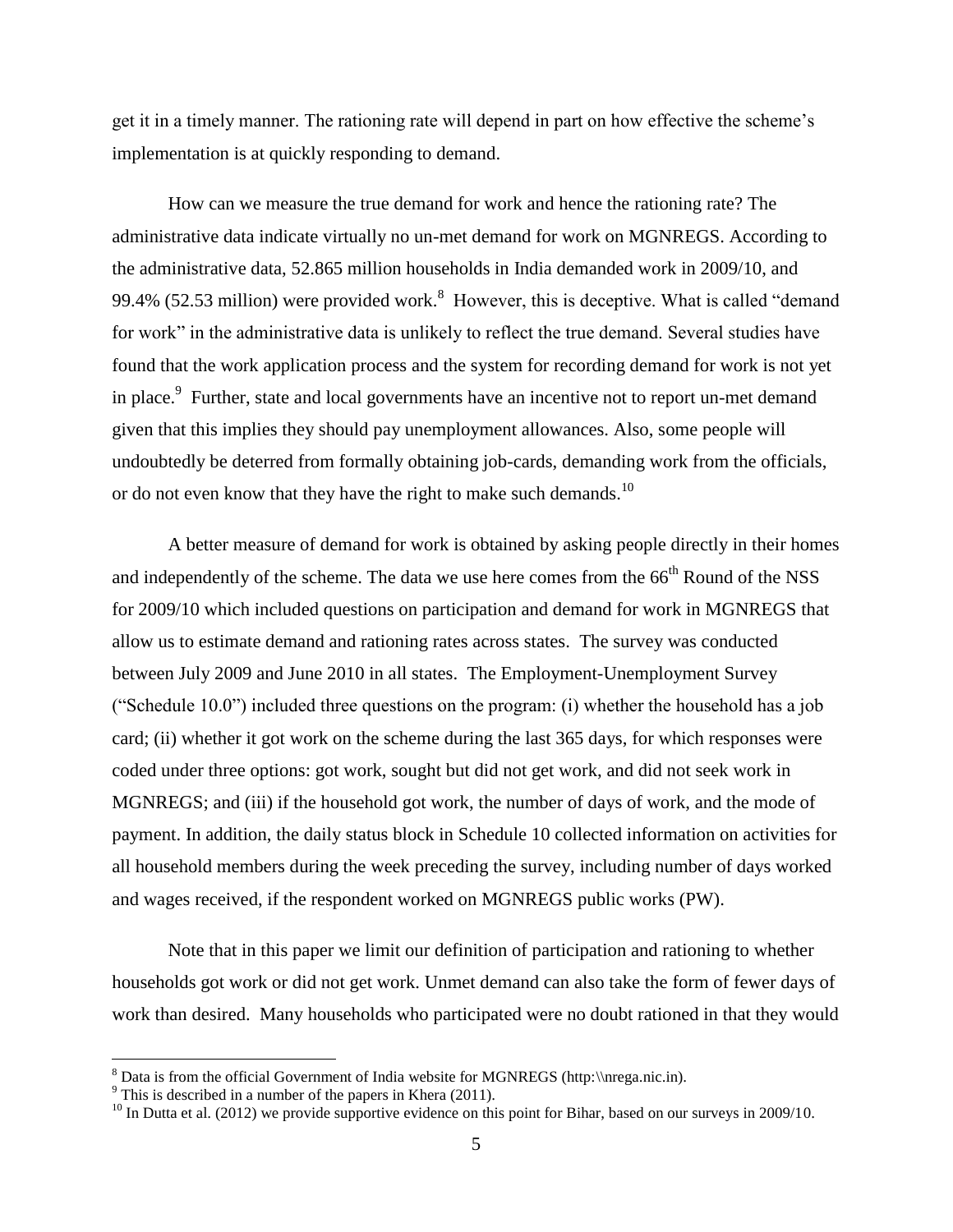have liked more days of work and still had fewer than the 100 days stipulated by the Act. We have no choice but to ignore this aspect of the scheme's performance since the National Sample Survey (NSS) did not ask how many more days of work the household wanted; all we know is whether the household wanted work on the scheme.

Table 1 gives the participation rate, the demand rate and the rationing rate across states, as well as the rural headcount index (*H*)—the proportion of the population living below our updated versions of the Planning Commission's latest poverty lines. (The table also gives the female share of employment, to which we return later.) "Demand" is defined as either getting work on the scheme or seeking work but not getting it. For India as a whole, 45% of rural households wanted work on the scheme. Of these, 56% got work—a national rationing rate of 44%. The rationing rate varied from 15% in Rajasthan to 84% in the Punjab. Only three states have rationing rates under 20%. There is clearly a large excess demand for work.

A striking observation about the data in Table 1 is that participation rates are only weakly correlated with the rural headcount index across states, as can be seen in Figure 1. If MGNREGS worked the way the Act intended then this weak correlation would be surprising, as one would expect the scheme to be more attractive to poor people, and hence have higher take up in poorer states. The same point holds for public spending on MGNREGS. Table 2 gives summary statistics on spending per capita for 2009/10 and 2010/11. The correlation between MGNREGS spending per capita and the poverty rate is -0.02 using spending in 2009/10 and 0.04 for 2010/11.

Why is MGNREGS not more active in poorer states? We postulate that being a poor state has two opposing effects on participation. First, there is an effect of greater poverty via a higher demand for MGNREGS work. Call this the "demand effect" of poverty. We see confirmation of this in Figure 2, which shows the expected positive correlation between *D* and *H* ( $r=0.50$ ). The second effect is that poorer states tend to have greater un-met demand for work on the scheme. Call this the "rationing effect." We suggest three reasons why the rationing effect would work in the opposite direction to the demand effect. First, poorer states will be less able to afford the share of the costs that are borne by the state and local governments. Second, poorer states will tend to have weaker capacity for administering such a scheme. Third, the poor may well be less empowered in poorer states. As we will see in the next section, both poor and non-poor people have a demand for work on the scheme, though the demand is greater amongst the poor. If poor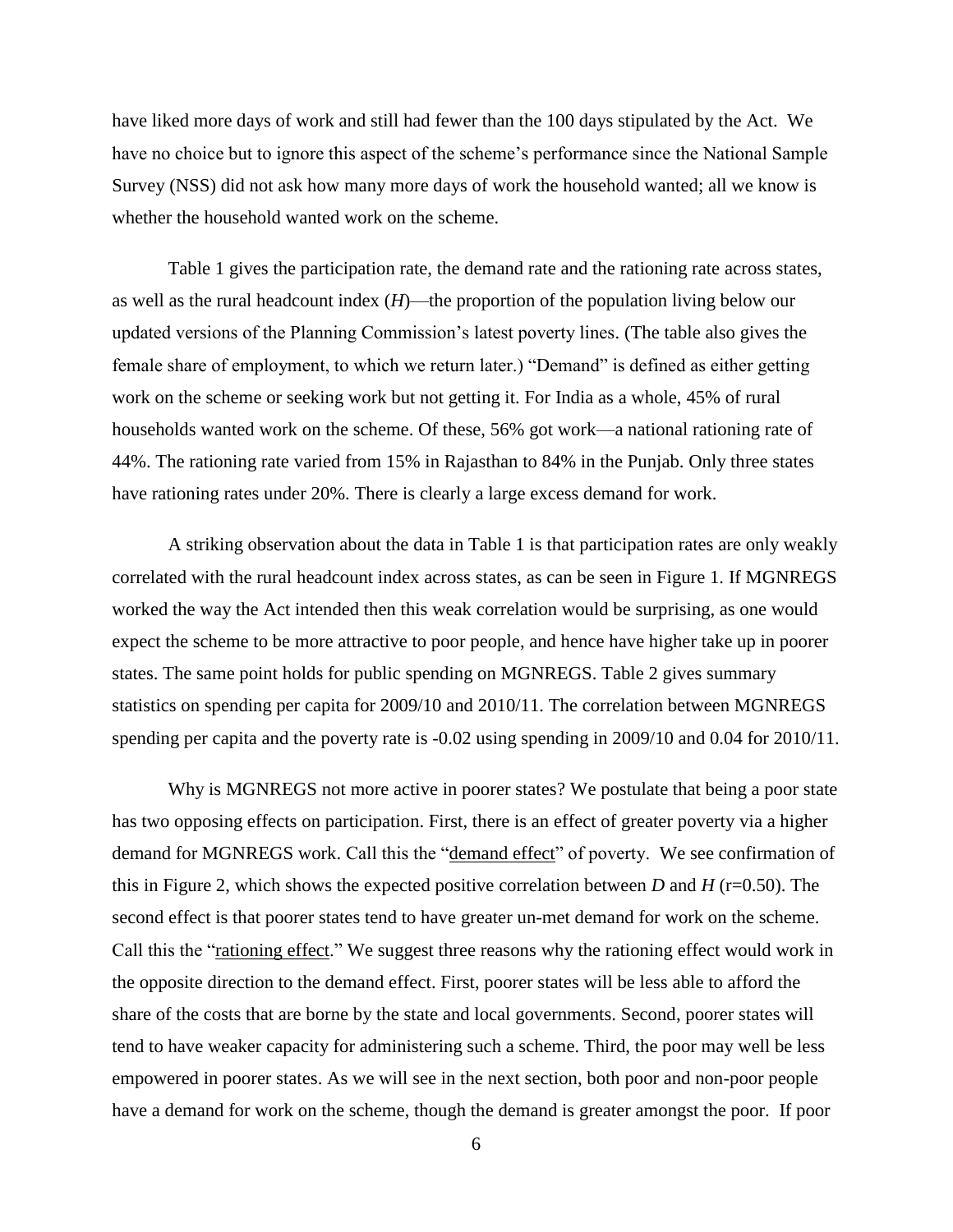people tend to have less power to influence local decision making (reflected in lower awareness of their rights under the Act), then a higher poverty rate will lead the state government to put less weight on the need to accommodate the demand for work.<sup>11</sup>

We cannot say anything from these data about the relative importance of these three factors to the overall rationing effect. But we can certainly confirm that there is evidence of a rationing effect. Poorer states have greater unmet demand for MGNREGS, as can be seen in Figure 3, which plots the excess demand—i.e., the share of the rural population that is rationed, as given by the rationing rate times the demand rate—against the poverty rate. However, it should be also noted that there is variation among poorer states. Some of the poorest states (Bihar, Jharkhand and Orissa) have low participation rates and high levels of unmet demand. This is in contrast to other poor states like Chhattisgarh, Rajasthan, Madhya Pradesh and West Bengal that perform better in providing employment under the scheme. For example, at a similar poverty rate, Chhattisgarh has a participation rate almost five times that of Bihar. Public spending is also lower in Bihar at roughly one-third of the level in Chhattisgarh.

Using the identity in equation (1), we can do a simple regression decomposition for identifying these two effects in the data by writing:

$$
D_i = \alpha^D + \beta^D H_i + \varepsilon_i^D \tag{2.1}
$$

$$
ED_i = \alpha^{ED} + \beta^{ED} H_i + \varepsilon_i^{ED}
$$
\n
$$
(2.2)
$$

(Here  $\varepsilon_i^k$  $\varepsilon_i^k$  for  $k=D$ , *ED* are zero-mean regression error terms and  $\alpha^k$ ,  $\beta^k$  are parameters.) Thus equation (2.1) minus (2.2) gives how the overall participation rate varies with *H*. The regression coefficient of demand for MGNREGS (based on the NSS responses) on the state poverty rate is 0.583 (st. error=0.189), meaning that a ten percentage point increase in the poverty rate comes with about a 6 percentage point increase in the share of rural households demanding MGNREGS work, on average. The regression coefficient of *ED* on *H* is 0.434 (st.error=0.097). The net effect (the estimate of  $\beta^D - \beta^{ED}$ ) is 0.149, but it is not significantly different from zero (st.error=0.293). Statistically, the two opposing effects can be said to cancel each other out,

 $11$  Note that this third reason for the direct effect of poverty is not consistent with a model of public decision making based on standard utilitarian calculus. For then one would expect the policy weight on accommodating the demand for work to be higher in states with a higher share of poor people who need that work more than the non-poor.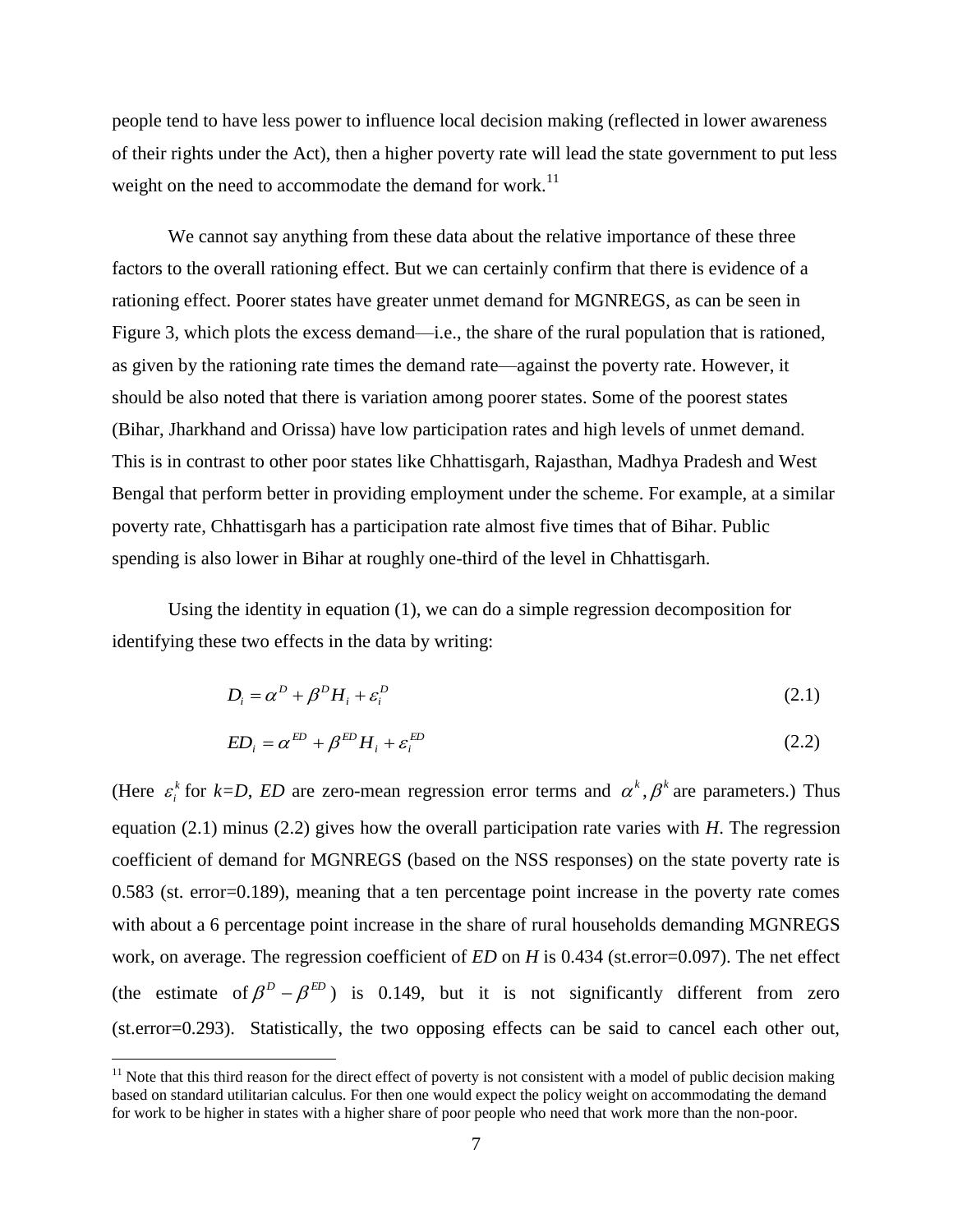giving the relationship in Figure 1, whereby poorer states have no higher participation in MGNREGS, despite the greater demand for work on the scheme.

To better understand this strong rationing effect of poverty, in Dutta et al. (2012) we study more closely the performance of the state of India with the highest poverty rate, Bihar. Drawing on various (qualitative and quantitative) data sources, including our own specialpurpose surveys, we argue that low administrative capacity for implementing the scheme and weak empowerment of poor people are at work in Bihar. Furthermore, we argue that changing one alone will not assure that MGNREGS will reach its potential in India's poorest areas. Effective action on both fronts will be necessary,

### **3. Is rationing undermining the self-targeting mechanism?**

 $\overline{a}$ 

By insisting that participants do physically demanding manual work at a low wage rate, workfare schemes such as MGNREGS aim to be self-targeted, in that non-poor people will not want to participate. The substantial rationing that we have demonstrated above raises the question of how well this self-targeting mechanism works in practice. The fact that there is rationing does not mean that targeting will not be pro-poor. For one thing, the manual work requirement at a low wage rate will still discourage non-poor people from wanting to participate. For another, the local authorities doing the rationing may well favor the poor. The local officials who are deciding who gets work could either enhance or diminish the scheme's targeting performance. There has been no comprehensive national assessment of targeting performance. The quantitative studies that have been done so far have been based on selected samples and the tests used have often been problematic.<sup>12</sup> What does the evidence from the NSS survey for 2009/10 suggest?

 $12$  Jha et al. (2009) report evidence that households with larger landholdings were more likely to participate in the scheme in Andhra Pradesh (AP), though they find evidence of better targeting in Rajasthan. They conclude that the scheme is being "captured" by the non poor in AP. Note, however, that their regressions control for other variables that may well capture poverty, including occupation and whether the household has a BPL card. The full regressions are not presented in their paper, but it may well be that having a BPL card (say) is already capturing the pro-poor targeting of MGNREGS, but that the BPL card puts too high a weight on landlessness from the point of view of explaining participation. Then the amount of land may appear to have the wrong sign, even though the scheme is targeting the poor. By contrast, the results of Liu and Deininger (2010) suggest quite pro-poor targeting of MGNREGS in AP. Shariff (2009) reports participation regressions for MGNREGS in selected backward districts of northern states (including some districts in Bihar). Some of the regression coefficients also suggest perverse targeting. Shariff is careful in interpreting the results though the same inferential concerns hold as for the study by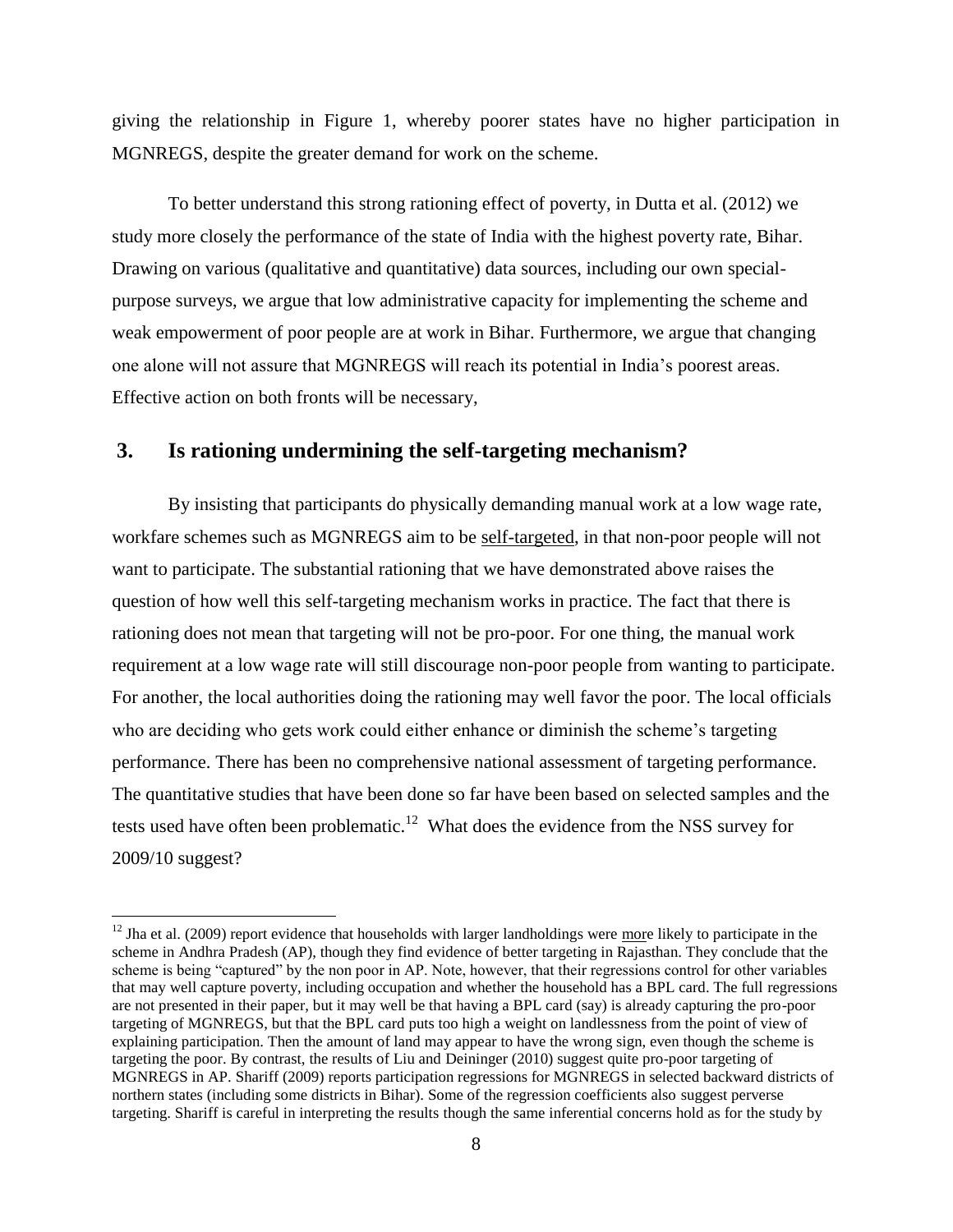Table 3 gives the participation rate, demand rate and the rationing rate by rural household quintiles defined on household consumption per person from the survey.<sup>13</sup> As expected, we see that demand for work on MGNREGS declines with consumption per person. Richer households are less likely to want to do this work, although there is demand even amongst the richest quintile in rural areas. Consistently with the incidence of expressed demand, we also see that the proportion of households who have obtained job cards declines with consumption per person. But notice that the demand rate is higher than the proportion with job cards; there are many households who express demand for work who have not obtained job cards.

Across India as a whole, the rationing rate tends to rise with consumption per person. The local-level processes of deciding who gets work amongst those who want it entails that poorer households are less likely to be rationed, although the difference is modest. Thus we see that the participation rate declines with household consumption per person even more steeply in proportionate terms than the demand rate.<sup>14</sup> By contrast the absolute gap between the participation rates for the poorest quintile and the richest is attenuated by rationing, given that its overall incidence (the excess demand rate) falls with consumption (Table 3).

Quintile averages lose a lot of detail. Figure 4 provides a finer representation of the data using the household-level data from the NSS. Panel (a) gives the non-parametric regression function—a locally smoothed scatter plot—of the participation rate against consumption per person, with the latter converted into ranks and normalized to be between 0 and 100. Thus the horizontal axis gives the percentile of the consumption distribution.<sup>15</sup> The lower panel (b) gives the rationing rate. (The demand rate shows a similar pattern to panel (a), though at higher levels given the rationing.) In both cases we also give the regression functions with controls for state effects, adding dummy variables for the state and using the PLREG procedure of Lokshin (2006).

Jha et al..

<sup>&</sup>lt;sup>13</sup> Household quintiles were drawn after correcting per capita consumption for cost-of-living differences across states using the price deflators implicit in the Tendulkar poverty lines.

 $14$  The participation rate for the richest quintile is a lower proportion of that for the poorest than is the case for the corresponding demand rates.

<sup>&</sup>lt;sup>15</sup> Alternatively one can just use (say) log consumption per person. However, given the uneven spread of the data across levels of consumption, this can be deceptive. Using percentiles instead assures a uniform distribution of the data.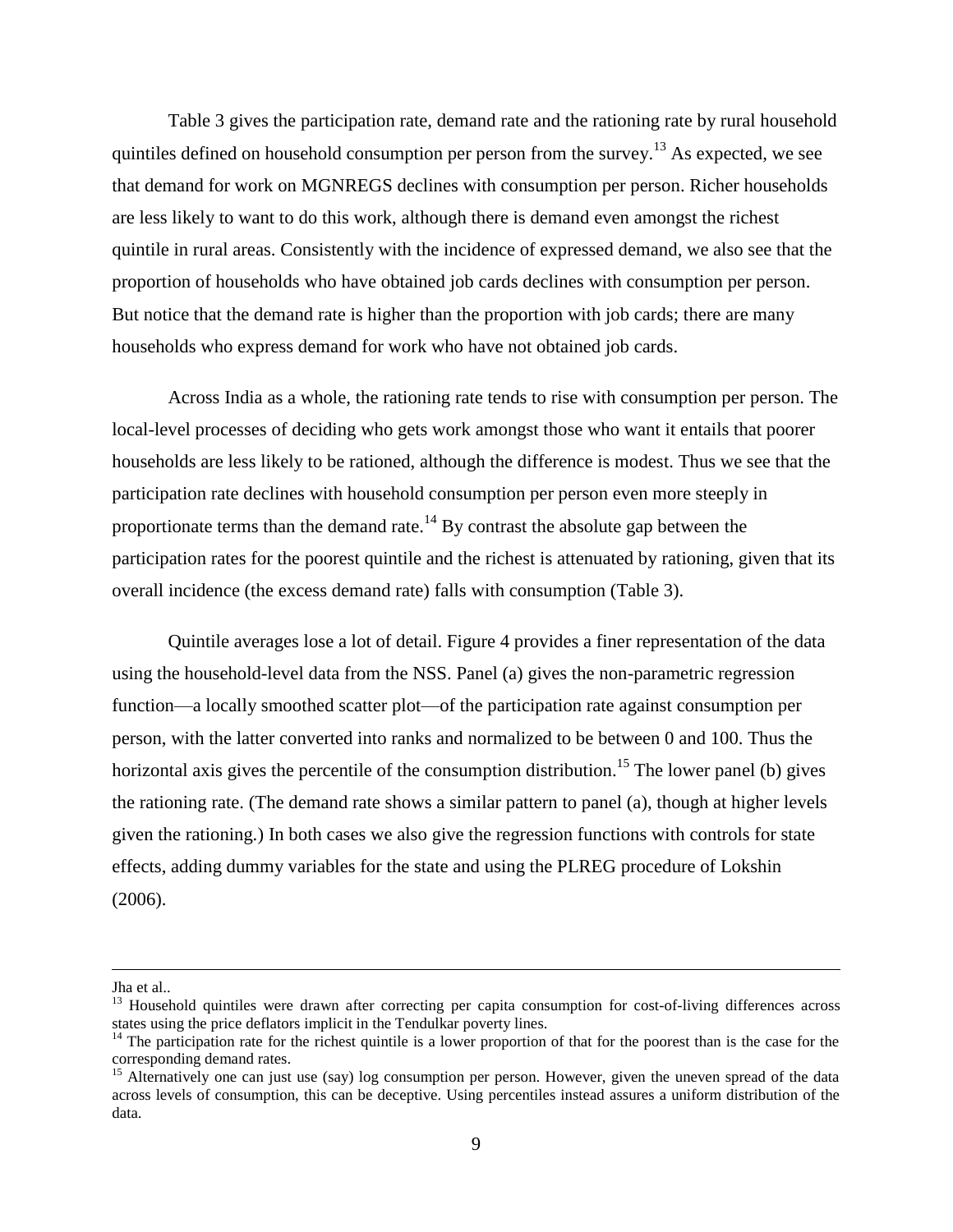We see that the participation rate declines rather slowly until one reaches about the  $50<sup>th</sup>$ percentile of the rural distribution. In fact there is no perceptible decline in participation in a neighborhood of the national headcount index of poverty of 36%; households just below the official poverty line are no more likely to participate in MGNREGS than those just above the line. The marked decline in participation rates does not emerge until we get to the upper half of the rural consumption distribution. By the  $90<sup>th</sup>$  percentile, the participation rate reaches about 10%. Although far fewer "rich" rural households participate, there are still some. This could reflect recent shocks, or poor individuals within generally well-off households.

The rationing rate follows a U-shape, declining initially as consumption increases until one reaches about the median, but then rising. However, this clearly stems from the high rationing rates in poor states that we have demonstrated above. Thus we see that, when we add state fixed effects, a steady increase in the rationing rate emerges as consumption increases across the whole distribution (Figure 4(b)).

The fact that the rationing rate tends to be lower for the poor does not, however, imply that more rationing would improve targeting. What the numbers in Table 3 and Figure 4(b) reflect is the rationing process at a given level of participation. When the participation rate rises through a reduction in rationing the self-targeting mechanism will start to play a bigger role. We will see evidence of this when we compare targeting performance across states with very different participation rates.

Also notice that, amongst participants, the days of work received shows a slightly positive gradient with consumption per person. The pro-poor targeting is achieved through both demand for work and the rationing of work, not by the amount of work actually received.

It is of interest to compare targeting performance across states. There are many measures of "targeting performance" in the literature that might be used for this purpose. Ravallion (2009) surveys the various measures and tests their performance in predicting the impacts on poverty of a large antipoverty program in China, called the *Di Bao* program. (This provides cash transfers targeted to those with income below the locally-determined *Di Bao* poverty lines.) Amongst all standard targeting measures, the one that performed the best (and by a wide margin) in predicting the program's impact on poverty was the "targeting differential" (*TD*), originally proposed by

10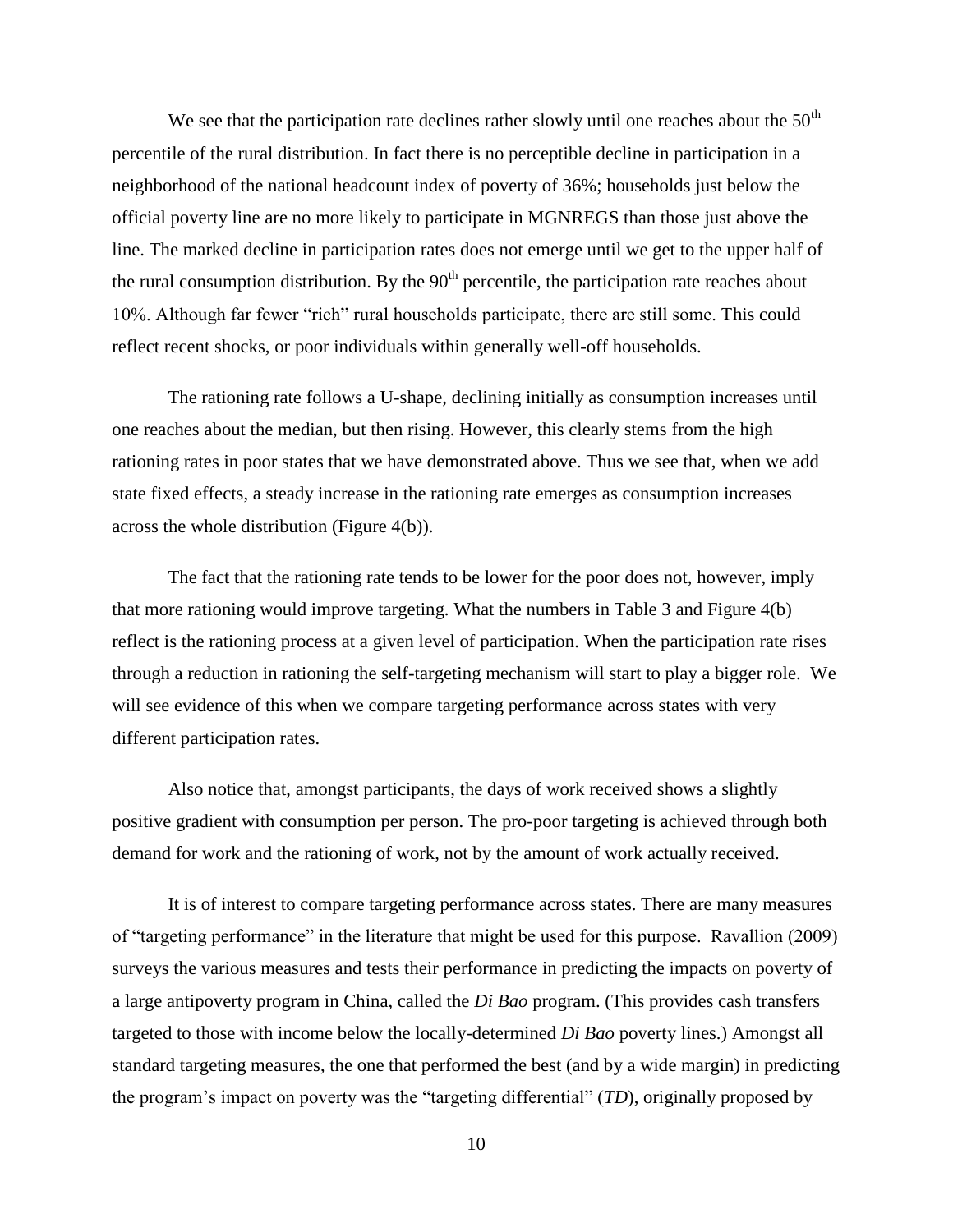Ravallion (2000). The reason is that TD better reflects differences in coverage—the proportion of the poor receiving the program—than other standard measures, which focus more on how well the scheme avoids leakage—the proportion of the non-poor receiving the program. This is likely to hold for other programs besides *Di Bao*.

In the present context, this can be defined as the difference between the MGNREGS participation rate for the poor and that for the non-poor. In obvious notation:

$$
TD_i = P_i^{poor} - P_i^{non-poor}
$$
 (3)

Here  $P^i$  (i=poor, non-poor) is again the participation rate (as defined by equation (1)), but this time differentiated between the poor and non-poor. To interpret the targeting differential, note that when only poor people get help from the program and all of them are covered,  $TD = 1$ , which is the measure's upper bound; when only the non-poor get the program and all of them do,  $TD = -1$ , its lower bound. This measure is easy to interpret, and it automatically reflects both leakage to the non-poor and coverage of the poor.

Table 4 gives the *TD* and participation rates for the poor and non-poor.<sup>16</sup> Participation rates among the poor vary enormously across states, from a low of 0.10 in Maharashtra to a high of 0.73 in Rajasthan. They also vary a lot among the non-poor. Although participation rates are always higher for the poor, the gap with that for the non-poor is not large. The targeting differential for India as a whole is 0.12. (The *TD* for China's *Di Bao* program mentioned above was 0.27.) Madhya Pradesh has the highest *TD*, at 0.22, while Kerala has the lowest, at 0.01.

Table 4 gives the rationing rates for the poor and non-poor. Consistently with the all-India results in Table 3, we see that the non-poor are rationed more than the poor in almost all states (the only exceptions are Kerala and Rajasthan).

The *TD* is determined by how the demand rates and the rationing rates vary between the poor and non-poor. We can use a simple decomposition method to show how much of the *TD* is due to each factor:

<sup>&</sup>lt;sup>16</sup> To divide the population into poor and non-poor, we use poverty lines that deliver the same poverty rates using the abridged consumption module in the Employment Schedule, as those that are obtained from the Consumption schedule, and reported in Table 1.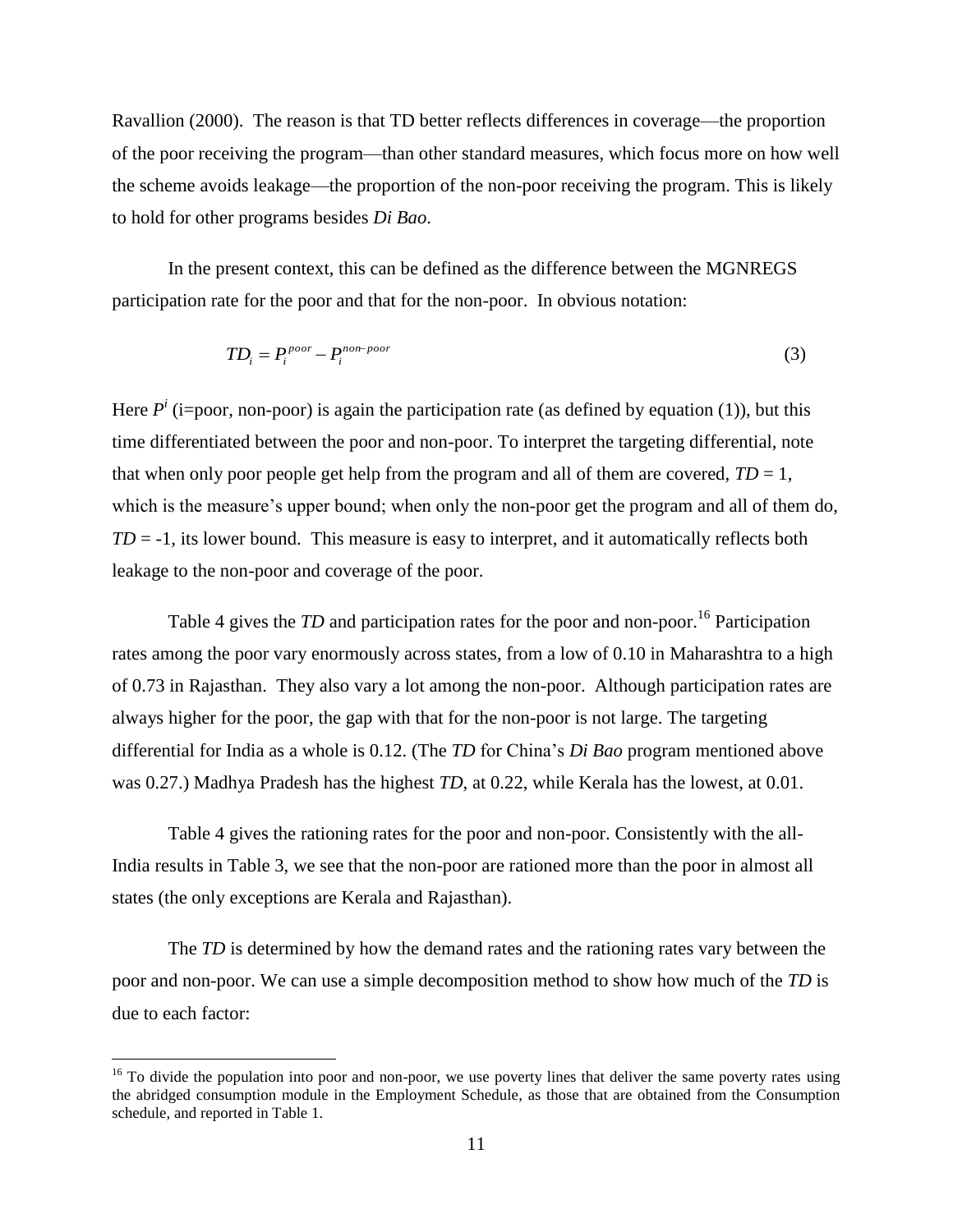$$
TD_i = (1 - \overline{R})(D_i^{poor} - D_i^{non-poor}) - \overline{D}(R_i^{poor} - R_i^{non-poor}) + residual
$$
  
("Self-targeting effect") ("Rationing effect") (

Here the bars denote fixed reference values, while  $D^i$  and  $R^i$  are the demand rates and rationing rates for  $i=$ poor, non-poor, respectively. *TD* can thus be interpreted as the "self-targeting effect" (greater demand for work amongst the poor) net of the rationing effect (the extent to which the poor might be rationed more). (Since the decomposition is not exact—given the nonlinearity in equation (1)—there is also a residual.)

Applying this decomposition, and using the all-India values for the reference we find that 85.6% of the national TD is attributable to the difference in demand between the poor and nonpoor while 13.7% is due to the difference in rationing rates. (The residual is negligible.) There are differences across states, though the demand effect dominates in 17 of the 20 states. So, despite the rationing, the bulk of the pro-poor targeting is coming through the self-targeting mechanism.

Targeting performance is better in states with higher overall participation rates. Figure 5 plots the two participation rates from Table 4 against the overall participation rate (Table 1). We see that the TD—the gap between the two lines—rises with the overall participation rate, and the two are strongly correlated (r=0.748).

Targeting performance also tends to be worse in the states with higher levels of rationing (the correlation between TD and rationing rate is -0.71). However, this arises because overall participation rates are low in states with higher degrees of rationing. Indeed, once one controls for the participation rate, there is no significant partial correlation between the TD and the rationing rate (the t-statistic is  $-0.611$ ).<sup>17</sup>

So we find that higher overall participation rates tend to come with better targeting performance and lower rationing rates. The fact that targeting performance improves as the program expands makes this an example of what Lanjouw and Ravallion (1999) call "early capture" by the non-poor, which they showed to be a common feature of access to safety-nets

<sup>&</sup>lt;sup>17</sup> The TD is also positively correlated with the demand rate ( $r=0.671$ ), but this too vanishes when one controls for the participation rate (the t-statistic for the partial correlation coefficient is 0.151).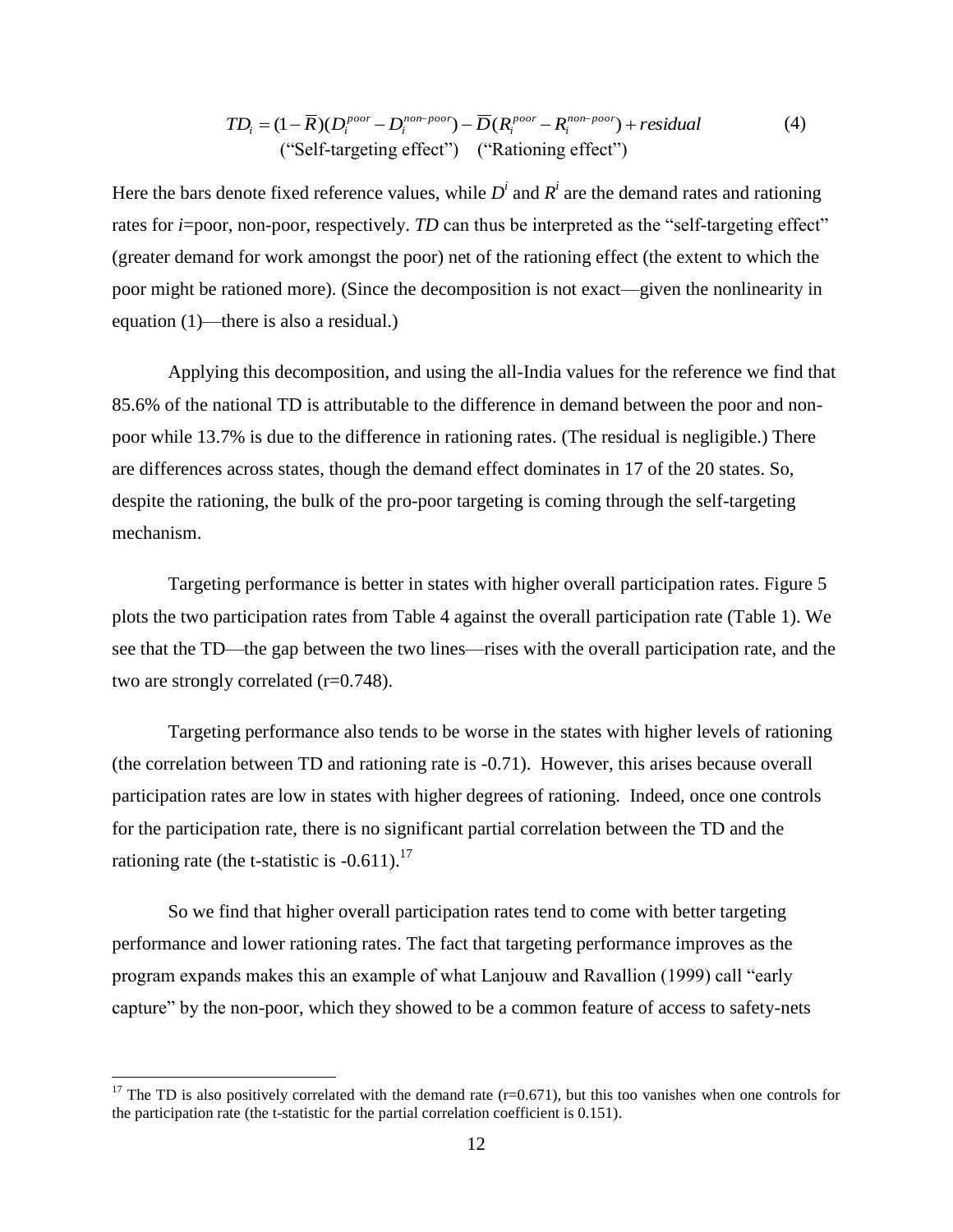and schooling in India.<sup>18</sup> Lanjouw and Ravallion also show in a theoretical model of the political economy of targeted programs that for programs with relatively large start-up costs, early capture by the nonpoor may be the only politically feasible option (especially when the start-up costs must be financed domestically). So this feature of MGNREGS is possibly not surprising.

Targeting by social groups (castes and tribes) is another dimension of interest. Qualitative studies have suggested that scheduled castes (SC), scheduled tribes (ST) and women—groups that have traditionally been excluded—have benefitted disproportionately from the scheme.<sup>19</sup> We shall return to discuss participation by women in section 5. Here we focus on the scheme's performance in reaching ST, SC and other backward caste (OBC) households.

Table 5 gives the participation rates by these groupings. Nationally, 42% and 34% of rural ST and SC households respectively participated. Participation was lower for OBCs at 21% and lowest for all others, at 16%. But there is a wide range across states. For STs, the range is from 6% of households participating in Maharashtra to 82% in Rajasthan, while for SC households it is from 2% to 65%, and for the same states. Figure 6 plots the participation rates against the overall participation rates across states. Similarly to targeting by poverty status, we see that the participation rates for ST, SC and OBCs rise faster as the overall participation rates rise, suggesting that the targeting of disadvantaged castes improves with program expansion.

Table 5 also gives the targeting differential for ST, SC and OBCs together, defined as their (weighted) average participation rate less the participation rate for "others." This "caste TD" varies from -0.02 in Assam to 0.29 in Chhattisgarh, with a national mean of 0.12, almost identical to the national "poverty TD" in Table 4. Similarly to the poverty TD, the "caste TD" is positively correlated with the overall participation rates  $(r=0.723)$ .

## **4. Wages and rationing on MGNREGS**

There have been a number of concerns about the stipulated wage rates for the program. On the one hand, it is argued that setting scheme wages below the state-mandated rates under the Minimum Wages Act is a violation of the law and tantamount to "forced labor," a stand that has

<sup>&</sup>lt;sup>18</sup> Lanjouw and Ravallion (1999) study public works programs, the Integrated Rural Development Program, the Public Distribution System and school enrolments. They used data for the 1990s.

<sup>&</sup>lt;sup>19</sup> See Drèze and Khera (2009).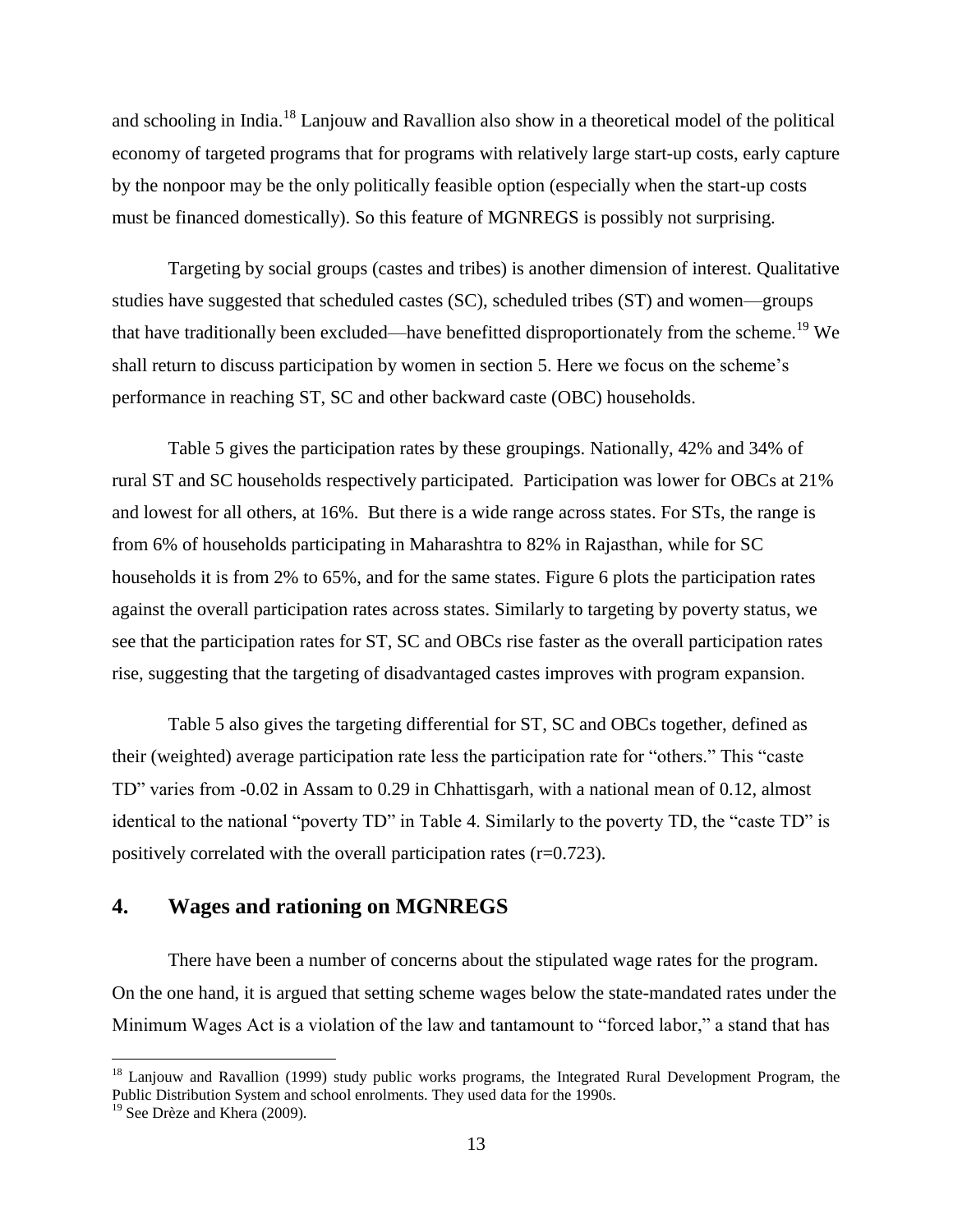been recently upheld by the Supreme Court.<sup>20</sup> On the other hand, concerns have been raised that the wage rate on MGNREGS is being set too high, relative to actual casual labor market wages. The concern here is that the scheme will attract workers from market work and so bid up the market wage rate.<sup>21</sup> (Though to many supporters of the scheme this is counted as a benefit.)

What does the evidence suggest? Table 6 gives the average wage rates from the administrative data. These are calculated as total MGNREGS spending on unskilled labor divided by total person days of employment provided.<sup>22</sup> The table also reports estimates for average wages in (private) casual labor from the NSS for the same year. $^{23}$ 

We see that it is not the case that the MGNREGS wage rate is everywhere well above the market wage rate. Indeed, for India as a whole the two wages are quite close. If rural India was one labor market one might conjecture that the scheme has indeed brought the two wage rates into parity. However, rural India is not one labor market, as mobility is clearly imperfect. Across states we see that for half of them the MGNREGS wage rate in 2009/10 is actually lower than the average wage rate for casual labor (Table 6).

Given the extent of rationing we have reported earlier in this paper, it does not seem plausible that the scheme would be having a large impact on wages for other casual work, let alone resulting in a higher casual wage than for MGNREGS in half the states. For example, with only 17% of those who wanted work on the scheme in Punjab getting that work, it is hard to believe that the fact that the casual (non-PW) wage rate is above the MGNREGS wage rate is due to competition with the scheme for workers.

That said, we do find that the relative wage—defined as the mean wage rate for casual (non-PW) labor divided by the MGNREGS wage—tends to be lower in states with higher levels of un-met demand, as measured by the difference between the demand rate and the participation

<sup>&</sup>lt;sup>20</sup> The Supreme Court has refused to stay a recent Karnataka High Court verdict that affirms that the Central Government is liable to pay wages in tandem with the state minimum wage rate.

<sup>&</sup>lt;sup>21</sup> Evidence for this effect is reported by Imbert and Papp (2011) who compare districts that started early on the scheme with those that started later. However, they do not examine the extent of rationing.

 $22$  Note that the scheme stipulates both piece rates and daily rates. Under the piece rate, whether a given worker can earn the mandated wage rate depends on her work effort. If the scheme attracts workers with lower than average physical ability then the realized average wage rate by our calculations can fall short of the mandated wage.

 $^{23}$  Note that the reference periods for MGNREGS and casual market wages reported in the table are slightly different (see notes to Table 6).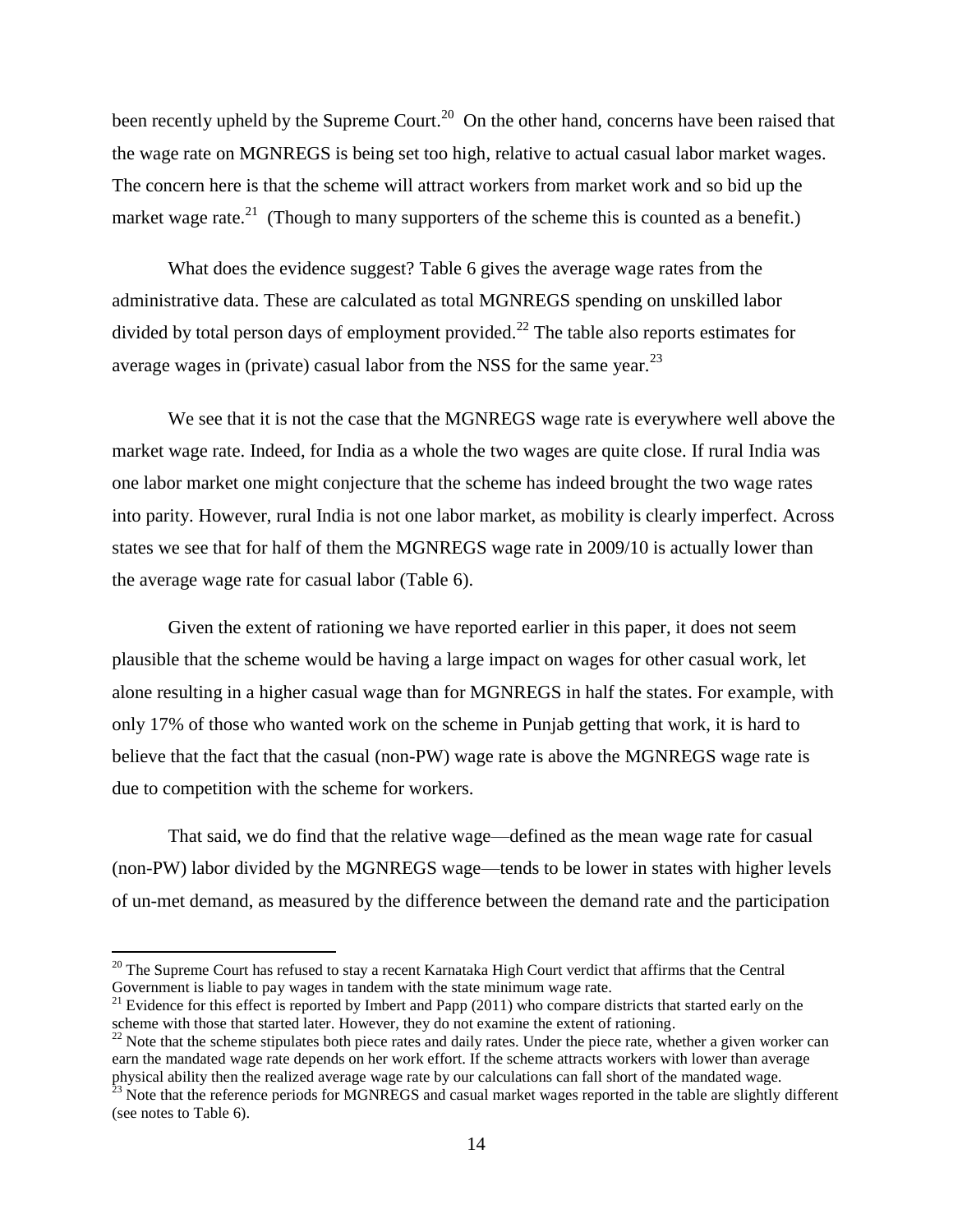rate. Let  $W_i / W_i^{EGS}$  be the relative wage in state *I*, where  $W_i$  is the wage rate in the (non-PW) casual labor market and  $W_i^{EGS}$  is the MGNREGS wage rate. The correlation coefficient between  $ln(W_i / W_i^{EGS})$  and un-met demand (*ED<sub>i</sub>*) is –0.558 which is significant at the 1% level.<sup>24</sup>

However, there are two reasons to question whether this really reflects greater tightening of the casual labor market in states where there is less un-met demand for work on the scheme. First, the implied relative wage rate at zero rationing is too high to be believed. We postulate that the relative wage depends on the excess demand as follows: $^{25}$ 

$$
\ln(W_i/W_i^{EGS}) = \alpha + \beta(D_i - P_i) + \varepsilon_i
$$
\n(5)

The expected value of the log relative wage rate when all demand for work on MGNEGS has been satisfied is then given by  $\alpha$ . Using the data in Table 1 and 5, the estimated value of  $\alpha$  is 0.398 (st. error=0.105) and the estimate of  $\beta$  is -1.777 (st. error=0.519; R<sup>2</sup>=0.311.) This implies that, when all demand for work is satisfied, the market wage rate would be 50% higher than the MGNREGS wage rate.<sup>26</sup> Yet the work is very similar, and there is no obvious reason why such a differential would exist in equilibrium.

Second, the excess demand variable could well be picking up some other factor correlated with it. Following our discussion in section 2, poverty is a plausible candidate. Adding the poverty rate to equation (5), we find that the effect of excess demand becomes insignificant (prob.=0.19) while the poverty rate is significant (a coefficient of 0.828, with st. error of 0.333). A higher poverty rate may be associated with greater landlessness and hence a larger supply of casual labor, bringing down the wage rate.

### **5. Rationing and the participation of women**

Nationally, almost half (48%) of the employment as registered in the administrative data for 2009/10 goes to women.<sup>27</sup> This is very high for a country where a minority of women

<sup>&</sup>lt;sup>24</sup> The fit is slightly better using the log relative wage; using  $W_i / W_i^{EG}$  instead the correlation coefficient is -0.520.

<sup>&</sup>lt;sup>25</sup> Using  $W_i / W_i^{EGS}$  as the dependent variable the estimated intercept is 1.466 (s.e.=0.132). We also tried a quadratic function of *ED* but this did not improve the fit.

<sup>&</sup>lt;sup>26</sup> Note that  $exp(0.398)=1.489$  is the implied ratio of the levels of wages.

<sup>&</sup>lt;sup>27</sup> While the administrative data are clearly inadequate for measuring aggregate demand for work, there is no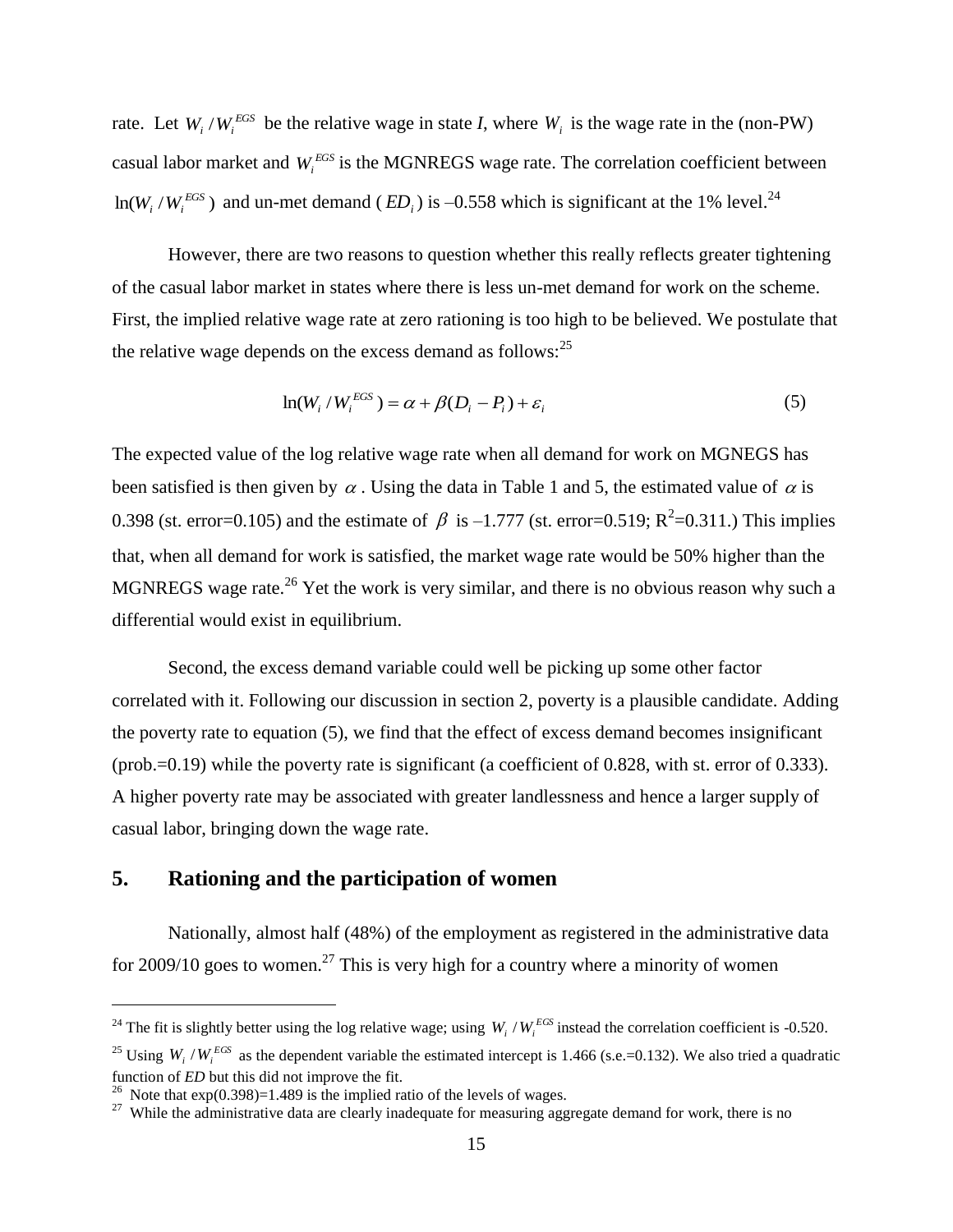participates in the paid labor force; for example, women's participation rate in MGNREGS is about twice their share of other (non-PW) casual wage work.<sup>28</sup> The variation across states is striking; between the two extremes, only 7% of the work goes to women in Jammu & Kashmir as compared to 88% in Kerala (Table 1). The female share on MGNREGS work is greater than their share of the work in the casual wage labor market in all states.

Women are less likely to participate (relative to men) in MGNREGS in poorer states. Figure 7 plots the share of person days of employment going to women against the poverty rate. We see a negative correlation ( $r = -0.47$ ). By contrast, women's share of casual (non-PW) wage work tends to be slightly higher on average in poorer states, though the difference is not statistically significant  $(r=0.09)$ . While the scheme is clearly bringing women into the paid workforce, it is less effective in doing so in states with higher poverty rates.

Why do we see less of the available work going to women in poorer states? The NSS does not allow us to identify rationing at the individual level (it is a household variable). However, we can gain some clues to how rationing has affected women from the inter-state comparisons. It would seem unlikely that the effect of household poverty on demand for work amongst women is any different than amongst men. Assuming that the effect of being a poorer state on demand for work is the same for men and women, the pattern in Figure 7 suggests that the rationing process is less favorable to women in poorer states.

Do women have equal access to the scheme, when they need it? Again, we cannot give a direct answer from the survey data. However, the patterns in the inter-state data are suggestive. We observe a negative correlation between the female share of work and the overall rationing rate (Figure 8). It might be conjectured that this correlation actually reflects differences in the extent of poverty. Women may well be less aware of their rights and less empowered to demand work in poorer states. For example, when other work is scarce, they may get crowded out by men. However, the negative correlation between the female share of work and the rationing rate persists when we control for the poverty rate, as can be seen in Table 7, which gives regressions for the female share of employment on MGNREGS against both the rationing rate and the

obvious reason to question their veracity for measuring the gender composition of the work provided. <sup>28</sup> We estimate that the share of women in the total person days of casual labor in 2009/10 was 23.3%, based on the 2009/10 NSS.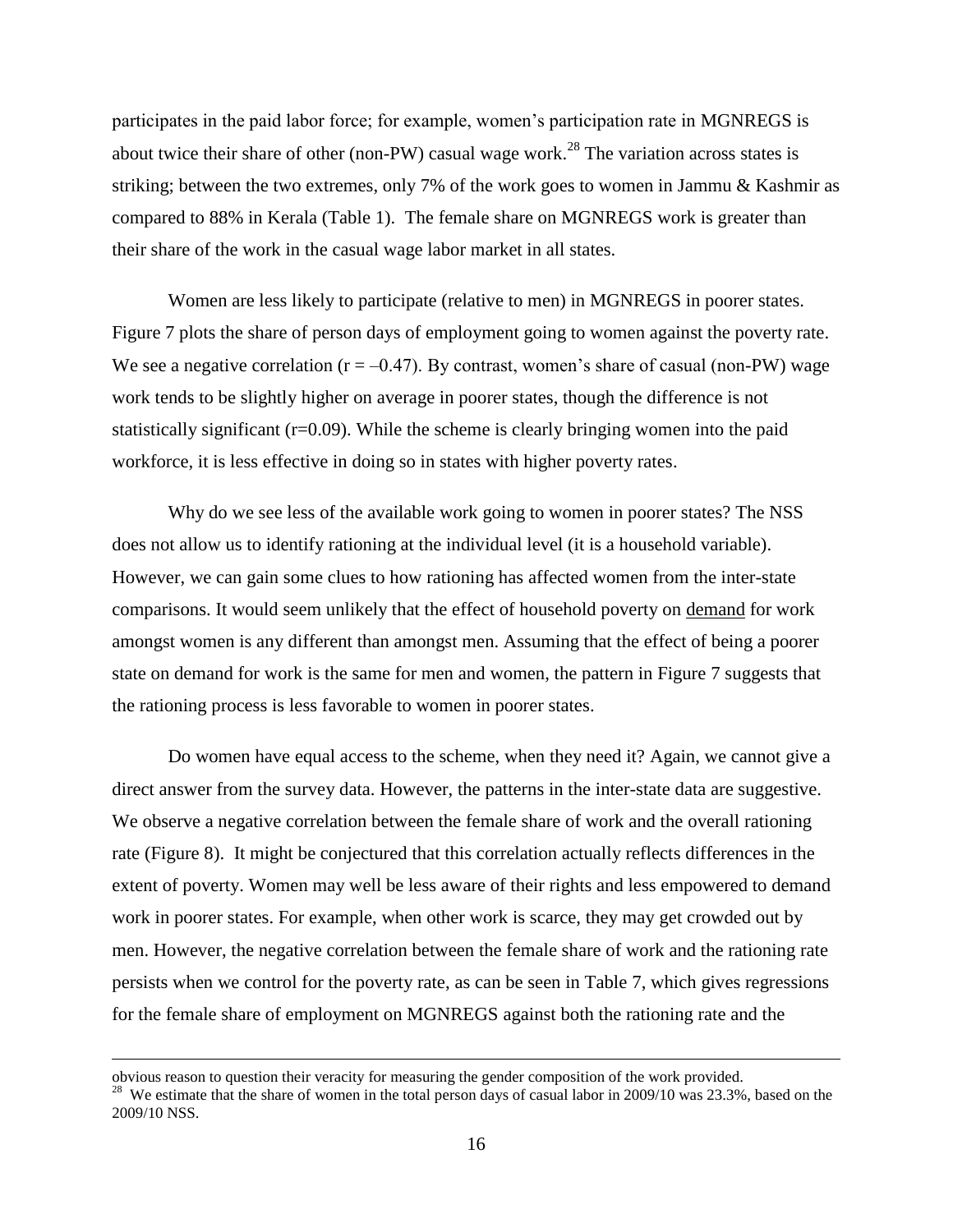poverty rate. This negative correlation between the overall rationing rate and the share of work going to women implies that women are more likely to be rationed than men.

In Dutta et al. (2012) we are able to directly measure rationing at the individual level in Bihar, using our specially designed surveys. Then we find direct evidence that the rationing rate is higher for women than men. In the first round of our survey (2008/09) the rationing rate (*R*) was 85% for women in Bihar, versus 65% for men. This had narrowed somewhat by the second round (2009/10) to 85% versus 74%, but only because of greater rationing of men.

Gender differences in the opportunities available in the casual labor market can also be expected to influence demand for work. We find that the female market wage rate has a significant negative effect on women's share of the work provided, while the male wage rate has the opposite effect (Table 7).<sup>29</sup> The female wage relative to the male wage is the relevant variable. This suggests that there is an intra-household substitution effect; for example, when casual labor market opportunities are good for men but bad for women this makes it easier for women to get the (limited) number of jobs available on the scheme.<sup>30</sup> The wage effect is strong statistically, and greatly increases the explanatory power.<sup>31</sup> The negative effect of rationing on women's access to the scheme also persists when we control for differences in the wages received for private (non-PW) casual work. The final column gives our preferred regression in which the share of MGNREGS work going to women depends on the overall rationing rate implying that women are more rationed than men—and the female market wage relative to the male wage.

<sup>&</sup>lt;sup>29</sup> We tested an encompassing specification in which the log of the male wage rate, log of the female wage rate and log of the MGNREGS wage rates entered separately. The homogeneity restriction that the sum of the coefficients equals zero could not be rejected  $(F(1,14)=0.41; prob=0.53)$ , but nor could we reject the null that it was the log of the female wage relative to the male wage that mattered, with the MGNREGS wage having no effect  $(F=1.49;$ prob.=0.26). Also, the MGNREGS wage rate on its own was not significant. So we opted for a specification in which it is the log of the relative wage that is the regressor as in Table 7. Table 7 also gives a specification with male and female wages entering separately.

 $30$  A similar result was found by Datt and Ravallion (1994) in studying time allocation within households in response to the availability of work under Maharashtra's Employment Guarantee Scheme.

<sup>&</sup>lt;sup>31</sup> We also tested for an effect of the female share of other (non-public works) casual labor. This is endogenous but it allows us to control for local social norms that influence the propensity for women to do any casual wage labor. The new variable was not, however, significant and the coefficients on the other variables were affected little.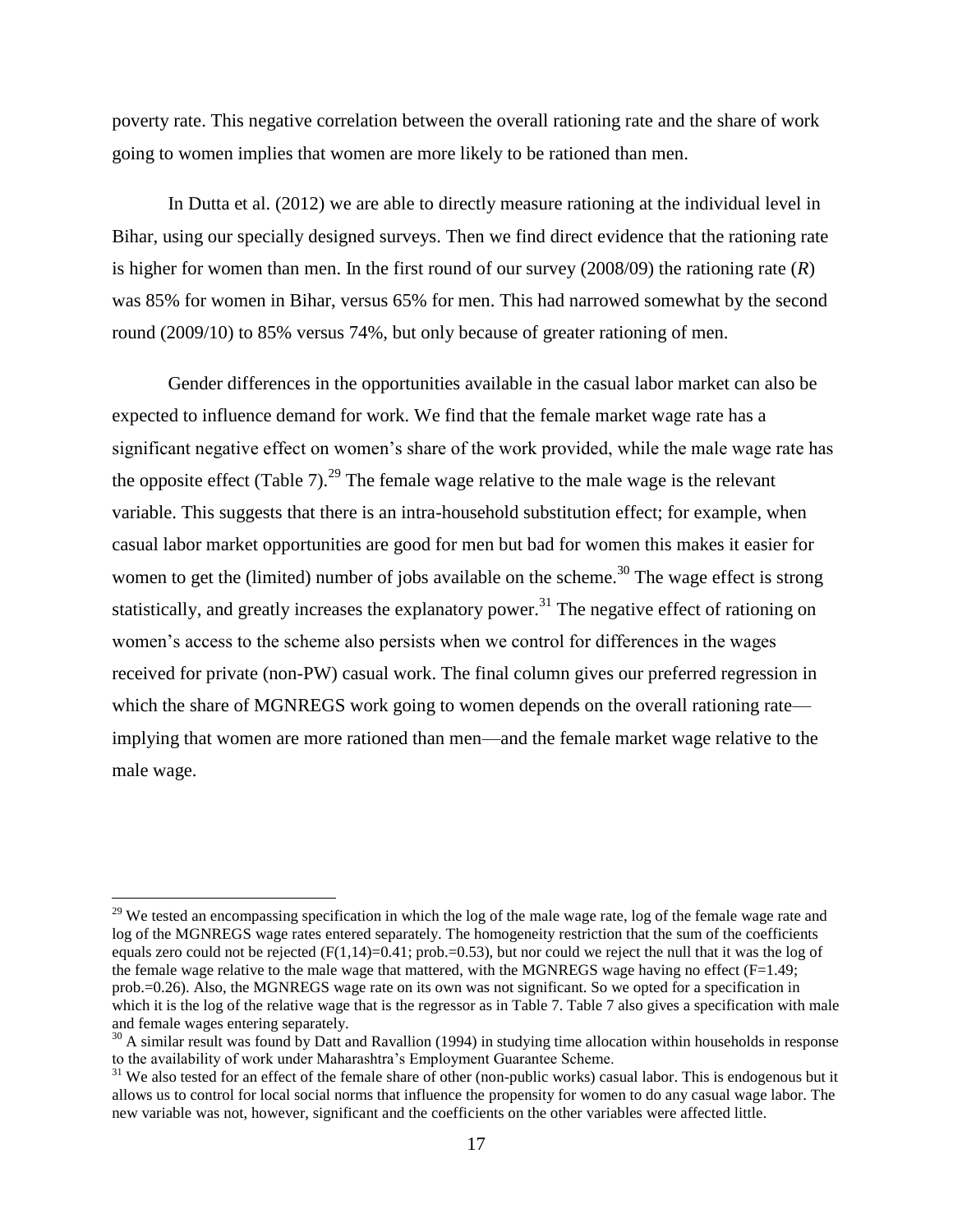#### **6. Conclusions**

There has been much public debate about India's Mahatma Gandhi National Rural Employment Guarantee Scheme since it was introduced. There have been many media reports and some selective surveys, covering at most a few states and/or selected districts. This paper uses India's National Sample Survey of 2009/10 to test some of the claims that have been made in past debates using data for all the major states of India. We have focused on a distinctive and important feature of MGNREGS: the guarantee of employment at the stipulated wage rates.

We confirm expectations that the demand for work on MGNREGS tends to be higher in poorer states. This appears to reflect the scheme's built-in "self-targeting" mechanism, whereby non-poor people find work on the scheme less attractive than do poor people.

However, actual participation rates in the scheme are not (as a rule) any higher in poorer states where it is needed the most. The reason for this paradox lies in the differences in the extent to which the employment guarantee is honored. The answer to the question posed in our title is clearly "no." Rationing is common, but far more so in some of the poorest states.

We do not find that the local-level processes determining who gets work amongst those who want it are generally skewed against the poor. There are sure to be places where this is happening (and qualitative field reports have provided examples). But it does not appear to stand up as a generalization. We do find evidence that the poor fare somewhat less well when it comes to the total number of days of work they manage to get on the scheme. However, despite the pervasive rationing we find, it is plain that the scheme is still reaching poor people and also reaching the scheduled tribes and backward castes.

Participation rates on the scheme are higher for poor people than others. This holds at the official poverty line, but the scheme is also reaching many families just above the official line. It is only at relatively high consumption levels that participation drops off sharply. This should not be interpreted as indicating that well-off families in rural India are turning to MGREGS. There may well be shocks that are not evident in the household consumption aggregates. And there may be individual needs for help that are not evident in those aggregates.

18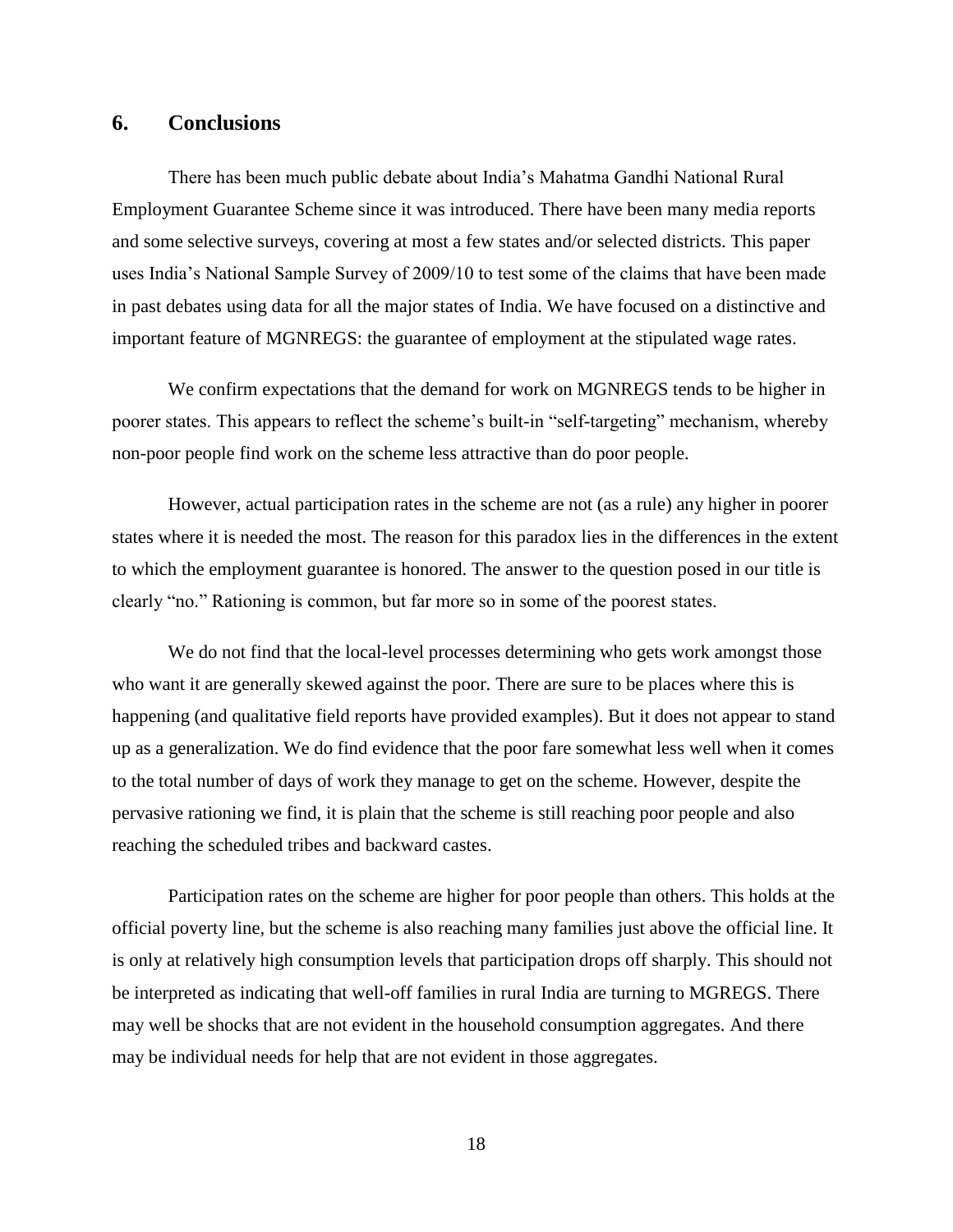Targeting performance varies across states. Some of those living above the official poverty line in better-off states will no doubt be relatively poor, and need help from the scheme. The overall participation rate seems to be an important factor in accounting for these inter-state differences in targeting performance, with the scheme being more pro-poor and reaching scheduled tribes and backward castes more effectively in states with higher overall participation rates.

While the allocation of work through the local-level rationing process is not working against the poor, there are clearly many poor people who are not getting help because the employment guarantee is not in operation almost anywhere (Himachal Pradesh, Rajasthan and Tamil Nadu could be counted as the exceptions, where 80% or more of those who want work got it). And other potential benefits of the scheme to poor people are almost certainly undermined by the extensive rationing, notably the empowerment gains and the insurance benefits. The firstorder problem for MGNREGS is the level of un-met demand.

While the scheme is clearly popular with women—who have a participation rate that is double their participation rate in the casual labor market—the rationing process does not appear to be favoring them. We also find evidence of a strong effect of relative wages on women's participation—both wages on the scheme relative to the market wage and the male-female differential in market wages. As one would expect, poor families often choose whether it is the man or the woman who goes to the scheme according to relative wages.

It has been claimed by some observers that the scheme is driving up wages for other work, such as in agriculture; some observers see this as a good thing, others not. For India as a whole, we find that the scheme's average wage rate was roughly in line with the casual labor market in 2009/10. This might look like a competitive labor market equilibrium, but that view is hard to reconcile with the extensive rationing we find. Interestingly, we do find a significant negative correlation between the extent of rationing and the wage rate in the casual labor market relative to the wage rate on the scheme. Although this is suggestive, on closer inspection we are more inclined to think that other economic factors are at work. Indeed, the correlation largely vanishes when we control for the level of poverty. Poorer states tend to see both more rationing of work on the scheme and lower casual wages—possibly due to a greater supply of labor given the extent of rural landlessness.

19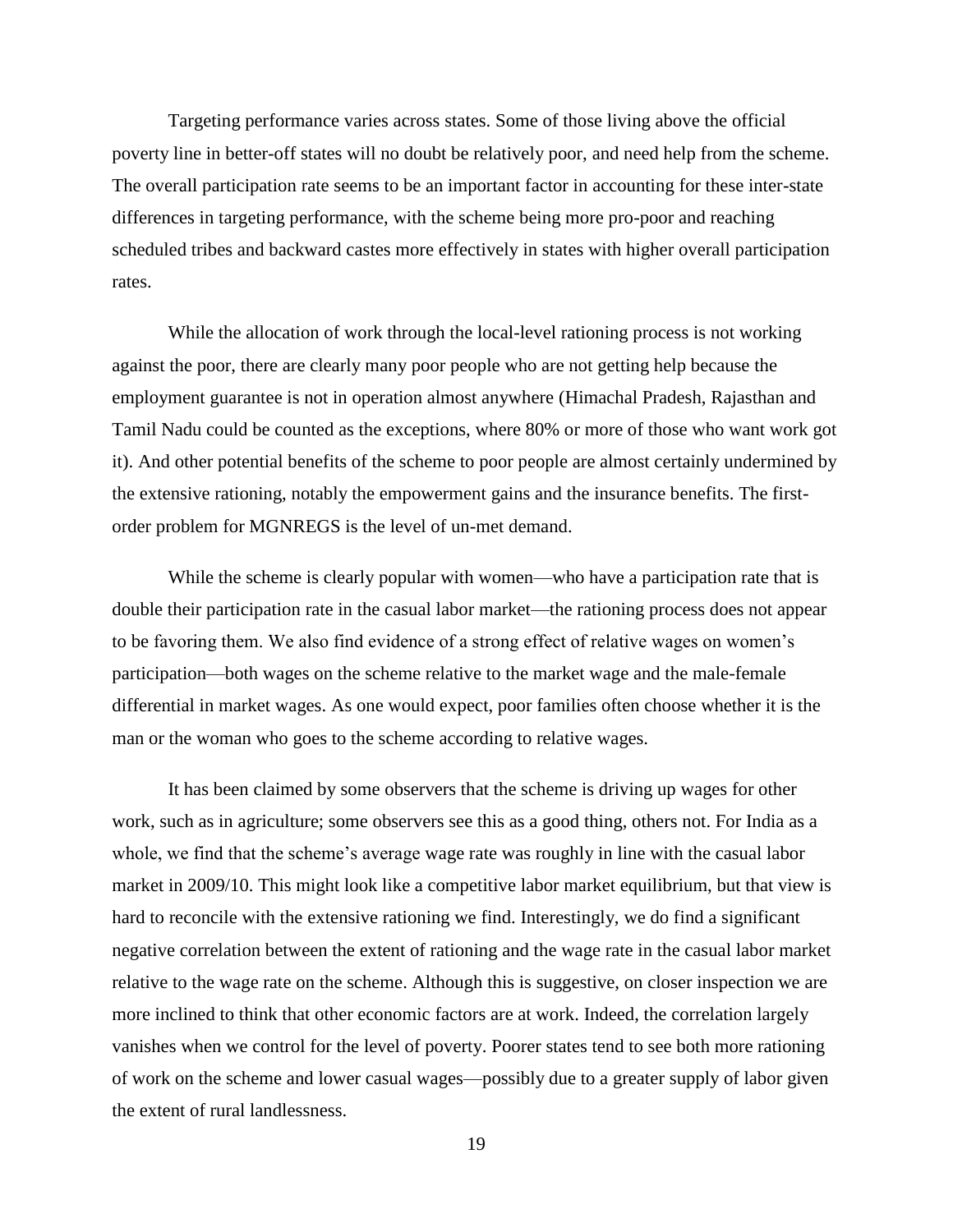**Figure 1: Participation rates in MGNREGS are only weakly correlated with the incidence of poverty across the states of India**

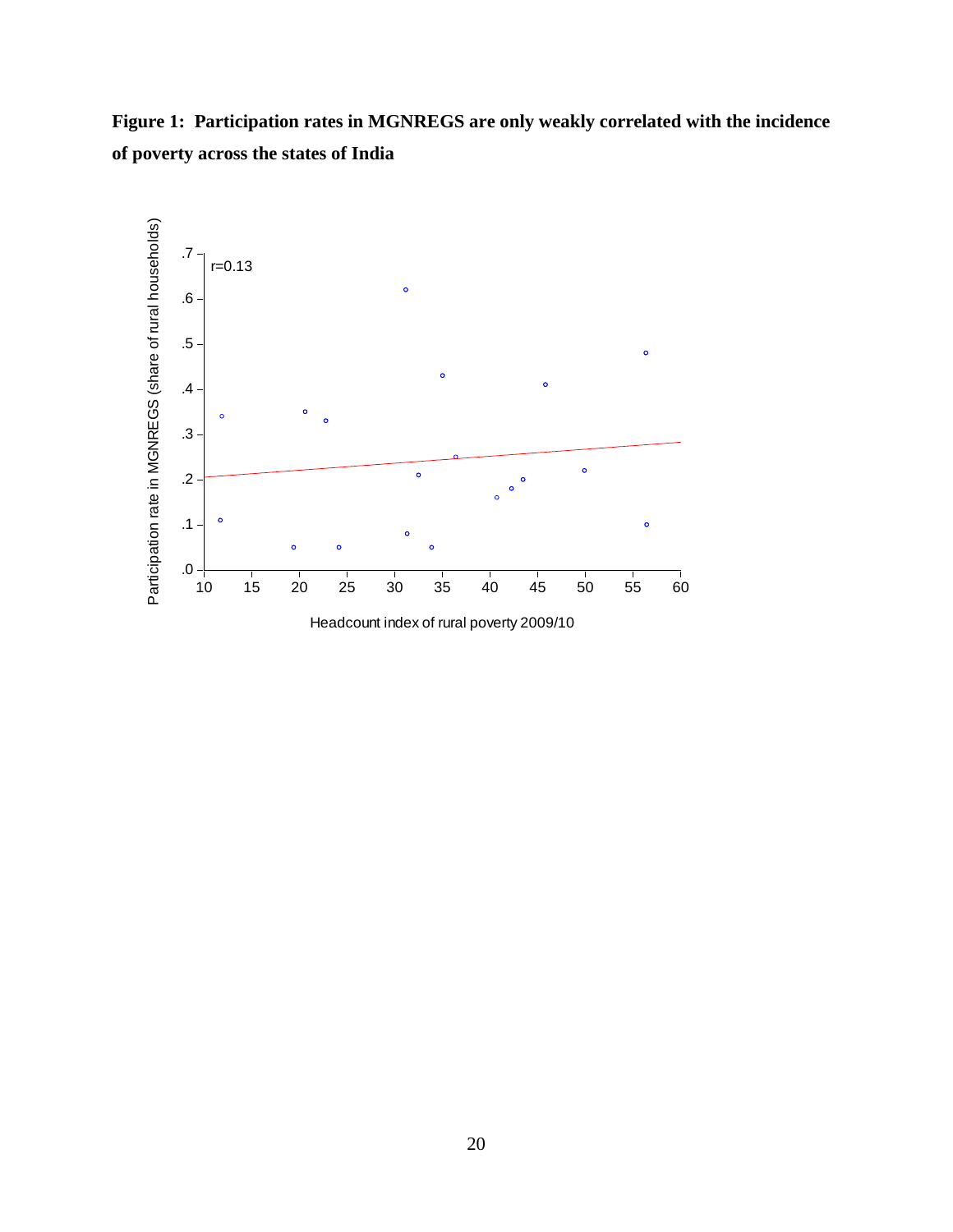

**Figure 2: Demand for MGNREGS work is greater in poorer states**

**Figure 3: Poorer states have greater unmet demand for work on MGNREGS**



Headcount index of rural poverty 2009/10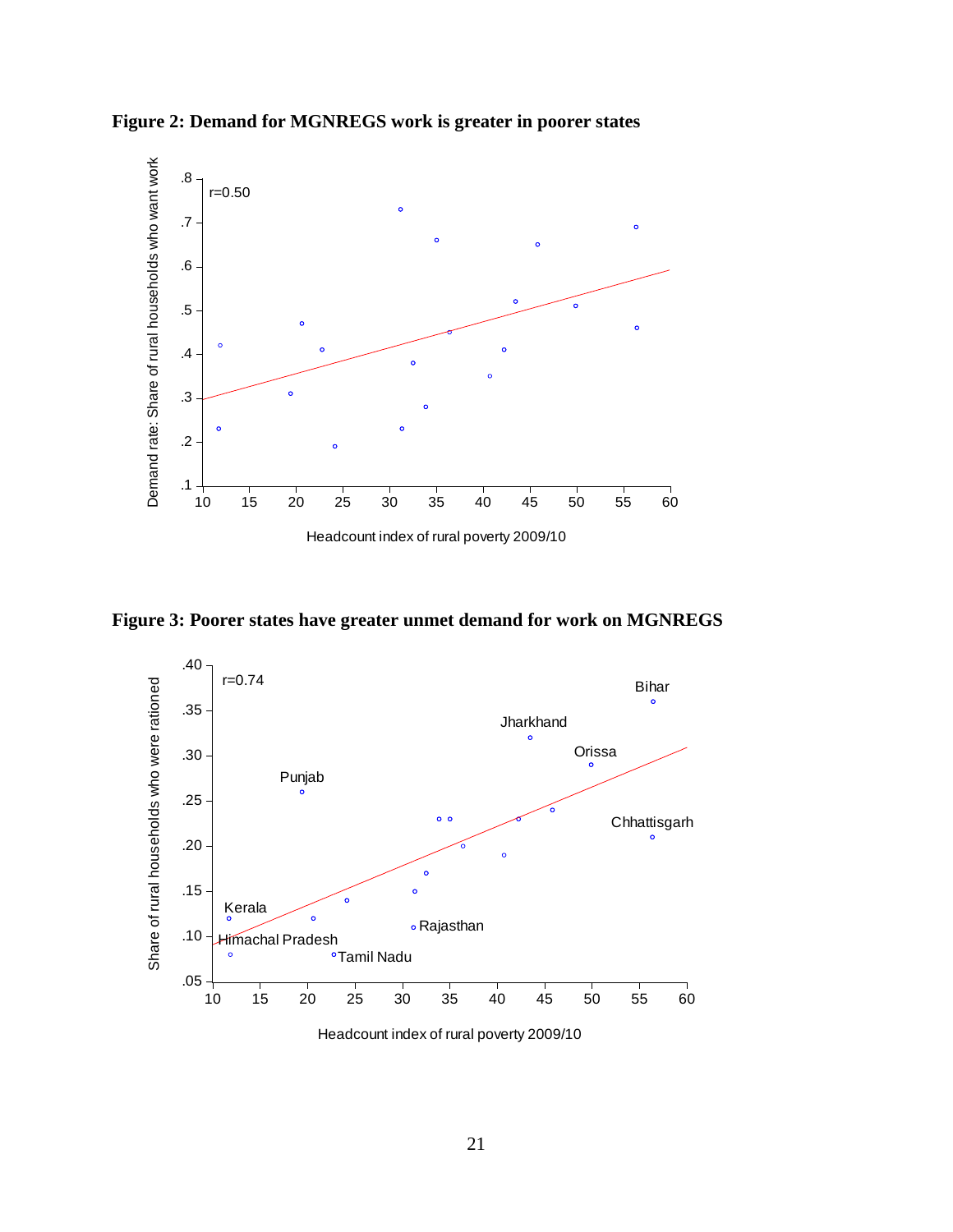

**Figure 4: Participation, demand and rationing by consumption per person, rural India** (a) Participation rate

(b) Rationing rate

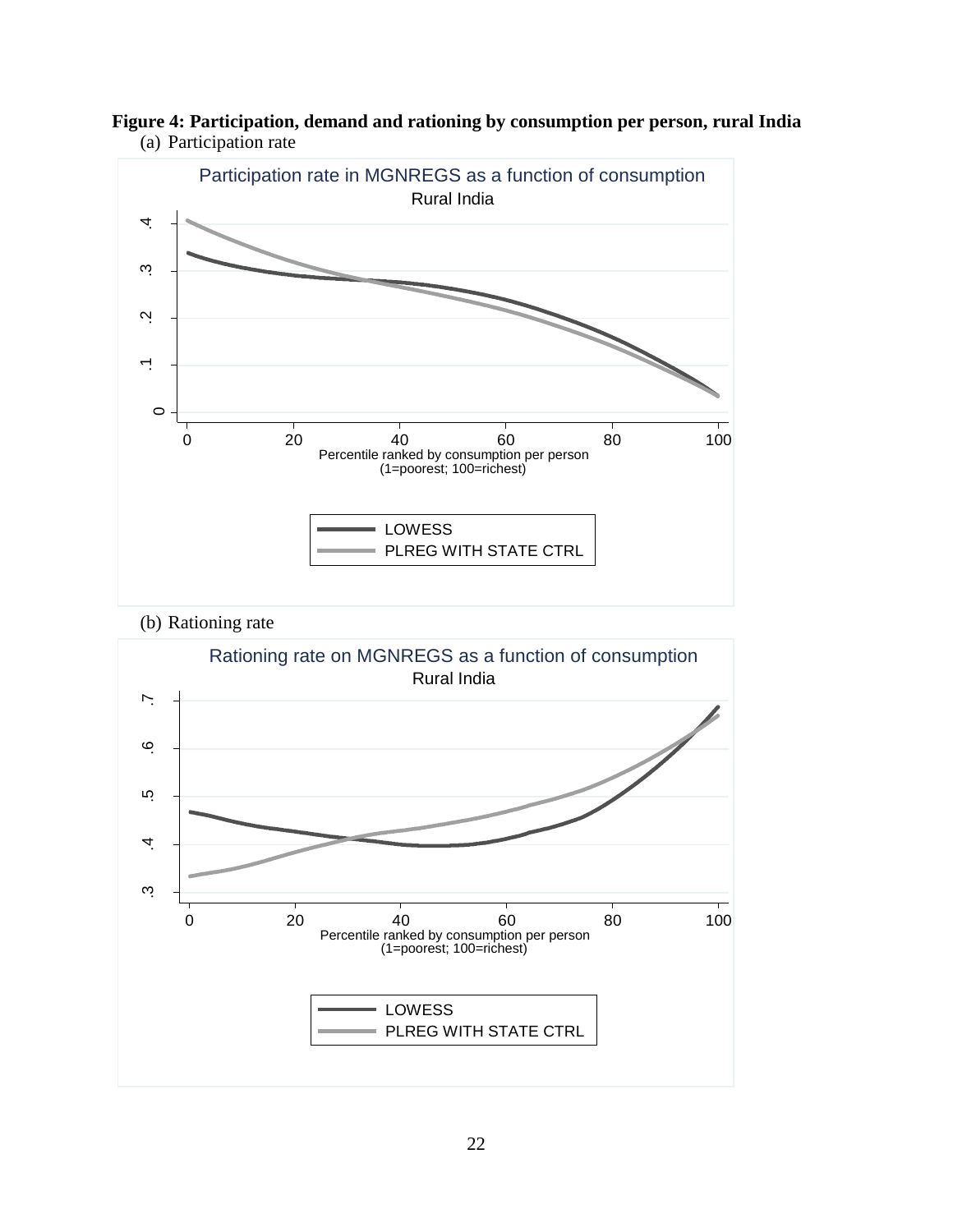**Figure 5: The participation rate of poor households in MGNREGS rises faster than that for the nonpoor as the overall participation rate increases** 



**Figure 6: Participation rates for ST, SC and OBC in MGNREGS rise faster than that for 'other' castes as the overall participation rate increases**

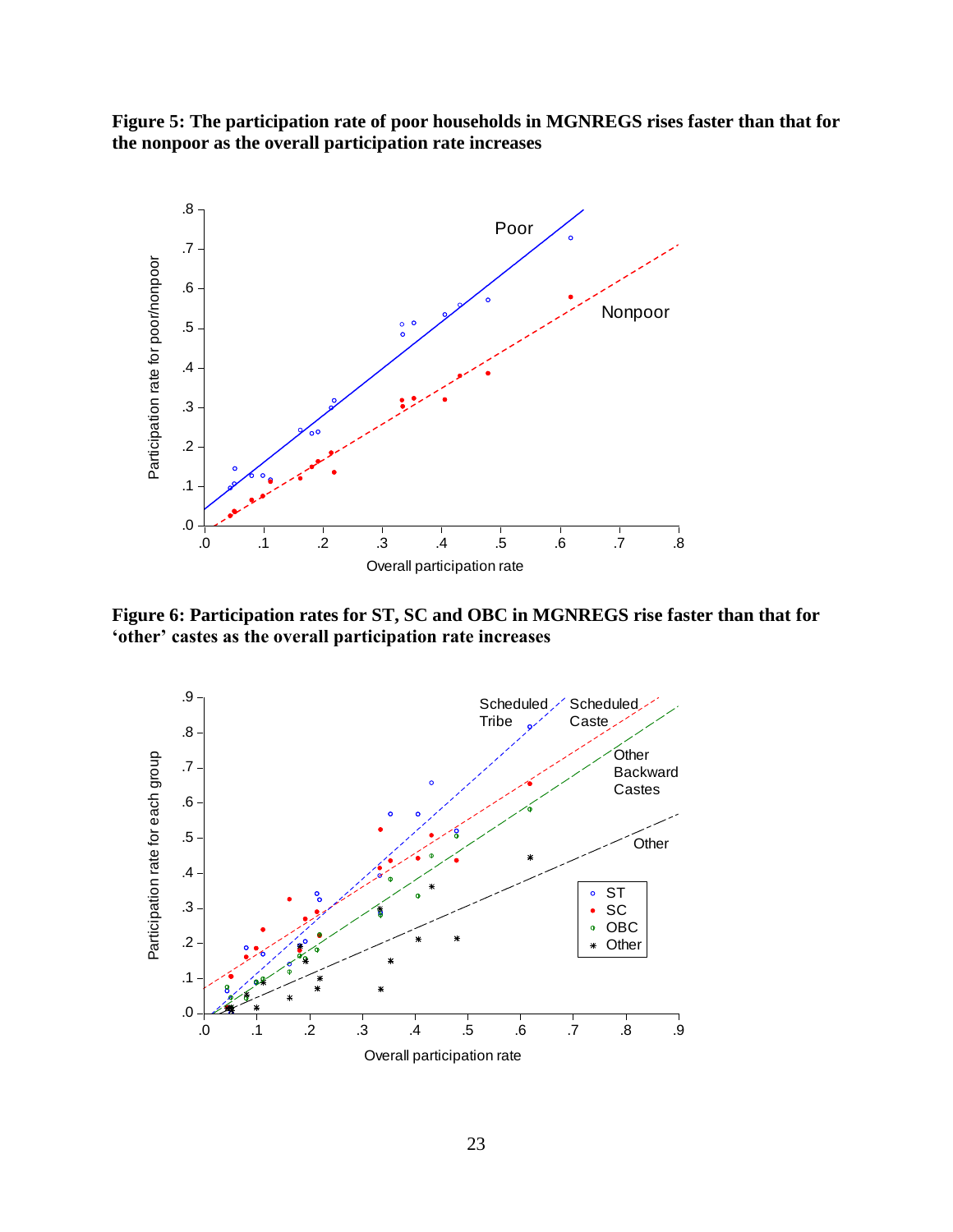



**Figure 8: Higher rationing tends to come with a lower share of the work going to women**

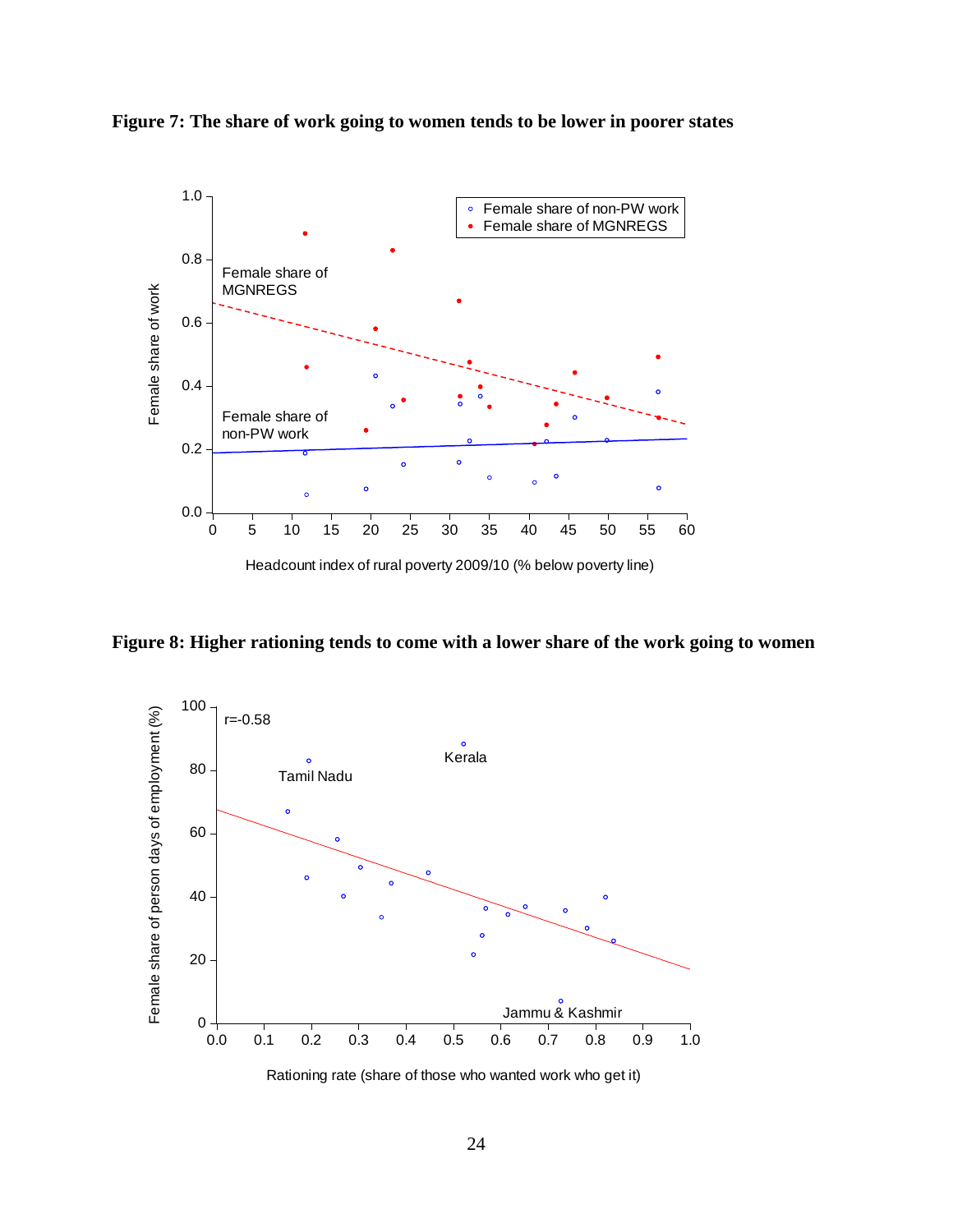|                      | Headcount     | Participation  | Demand rate     | Rationing rate  | Female share  |
|----------------------|---------------|----------------|-----------------|-----------------|---------------|
|                      | index of      | rate (share of | (share of rural | (share of rural | of employment |
|                      | poverty       | rural h'holds  | h'holds who     | h'holds who     | on MGNREGS    |
|                      | (% below      | working on     | want work on    | wanted work but | (% of total   |
| <b>State</b>         | poverty line) | MGNREGS)       | MGNREGS)        | did not get it) | person days)  |
| Andhra Pradesh       | 20.64         | 0.354          | 0.472           | 0.249           | 58.1          |
| Assam                | 42.28         | 0.182          | 0.413           | 0.559           | 27.7          |
| <b>Bihar</b>         | 56.47         | 0.099          | 0.461           | 0.785           | 30.0          |
| Chhattisgarh         | 56.39         | 0.479          | 0.690           | 0.306           | 49.2          |
| Gujarat              | 32.54         | 0.215          | 0.382           | 0.438           | 47.5          |
| Haryana              | 24.18         | 0.051          | 0.195           | 0.738           | 35.6          |
| Himachal Pradesh     | 11.90         | 0.334          | 0.418           | 0.202           | 46.0          |
| Jammu & Kashmir      | n.a.          | 0.097          | 0.334           | 0.709           | 7.0           |
| Jharkhand            | 43.50         | 0.192          | 0.517           | 0.628           | 34.3          |
| Karnataka            | 31.34         | 0.080          | 0.228           | 0.648           | 36.8          |
| Kerala               | 11.74         | 0.112          | 0.232           | 0.517           | 88.2          |
| Madhya Pradesh       | 45.85         | 0.406          | 0.646           | 0.371           | 44.3          |
| Maharashtra          | 33.90         | 0.044          | 0.277           | 0.840           | 39.8          |
| Orissa               | 49.93         | 0.220          | 0.507           | 0.567           | 36.3          |
| Punjab               | 19.44         | 0.052          | 0.312           | 0.833           | 26.0          |
| Rajasthan            | 31.2          | 0.618          | 0.732           | 0.155           | 66.9          |
| Tamil Nadu           | 22.81         | 0.335          | 0.414           | 0.190           | 82.9          |
| <b>Uttar Pradesh</b> | 40.75         | 0.162          | 0.350           | 0.536           | 21.7          |
| Uttarakhand          | n.a.          | 0.292          | 0.406           | 0.280           | 40.1          |
| West Bengal          | 35.05         | 0.432          | 0.658           | 0.344           | 33.4          |
| All India            | 36.43         | 0.249          | 0.447           | 0.444           | 48.1          |

**Table 1: Summary statistics 2009/10** 

*Notes and sources*: Poverty rates are based on Tendulkar poverty lines updated from 2004/05 to 2009/10 using statespecific consumer price indices for agricultural laborers (CPIAL) and per capita consumption expenditures in Schedule 1.0. Poverty rates for J&K and Uttarakhand not reported because data not available on state-level CPIAL. Female share of person days from MGNREGS [administrative data](http://nrega.nic.in/netnrega/mpr_ht/nregampr.aspx) (http:\\nrega.nic.in). Remaining columns from authors' calculations from unit record data of 2009/10 National Sample Survey Schedule 1 (for headcount rate) and Schedule 10.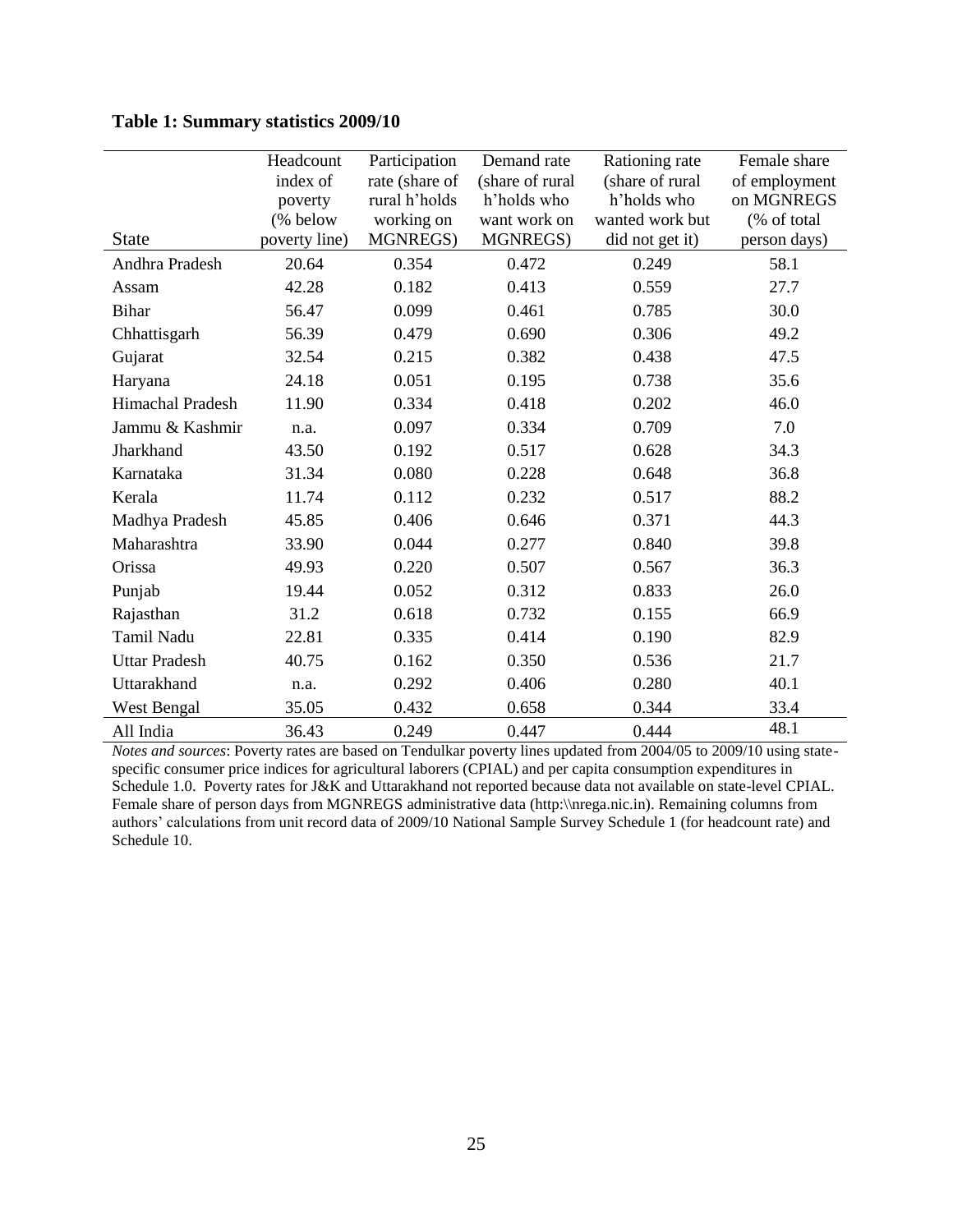|                   | Expenditure per capita (Rs) |         |  |
|-------------------|-----------------------------|---------|--|
|                   | 2009/10                     | 2010/11 |  |
| Andhra Pradesh    | 749                         | 896     |  |
| Assam             | 406                         | 358     |  |
| <b>Bihar</b>      | 214                         | 309     |  |
| Chhattisgarh      | 723                         | 884     |  |
| Gujarat           | 214                         | 226     |  |
| Haryana           | 87                          | 128     |  |
| Himachal Pradesh  | 936                         | 837     |  |
| Jammu and Kashmir | 221                         | 445     |  |
| Jharkhand         | 586                         | 539     |  |
| Karnataka         | 742                         | 683     |  |
| Kerala            | 186                         | 276     |  |
| Madhya Pradesh    | 734                         | 707     |  |
| Maharashtra       | 54                          | 60      |  |
| Orissa            | 281                         | 455     |  |
| Punjab            | 89                          | 98      |  |
| Rajasthan         | 1133                        | 647     |  |
| Tamil Nadu        | 555                         | 744     |  |
| Uttar Pradesh     | 389                         | 365     |  |
| Uttarakhand       | 406                         | 539     |  |
| West Bengal       | 335                         | 399     |  |
| All India         | 464                         | 477     |  |

**Table 2: Program expenditures per capita across states** 

*Notes and sources*: Cumulative expenditures (including wage and non-wage spending) in current prices during the 2009/10 and 2010/11 FY were obtained from the Ministry of Rural Development website (http:\\nrega.nic.in). To calculate expenditure per capita the authors used the population projections for 2009 and 2010 done by Registrar General of India.

| Quintiles      | Participation | Demand | Rationing | Excess | Share of             | Mean person              | Mean      |
|----------------|---------------|--------|-----------|--------|----------------------|--------------------------|-----------|
|                | rate          | rate   | rate      | demand | HH <sub>s</sub> with | days amongst person days |           |
|                |               |        |           | rate   | jobcard              | participating            | among all |
|                |               |        |           |        |                      | <b>HHs</b>               | rural HHs |
| Q1 (Poorest)   | 0.335         | 0.609  | 0.450     | 0.274  | 0.465                | 33.7                     | 11.3      |
| Q <sub>2</sub> | 0.297         | 0.540  | 0.450     | 0.243  | 0.414                | 36.2                     | 10.7      |
| Q <sub>3</sub> | 0.273         | 0.507  | 0.462     | 0.234  | 0.385                | 38.3                     | 10.4      |
| Q <sub>4</sub> | 0.226         | 0.434  | 0.479     | 0.208  | 0.329                | 40.0                     | 9.0       |
| Q5 (Richest)   | 0.138         | 0.309  | 0.553     | 0.171  | 0.218                | 40.0                     | 5.5       |
| All            | 0.242         | 0.462  | 0.476     | 0.220  | 0.347                | 37.4                     | 9.0       |

**Table 3: Coverage of MGNREGS across consumption quintiles of the rural population of India, 2009/10**

*Notes:* The participation rate is the share of rural households working on MGNREGS. The demand rate is the share of rural households who want work on the program. The rationing rate is the share of those who wanted work who did not get it. *Source*: Authors' estimates from NSS (2009/10).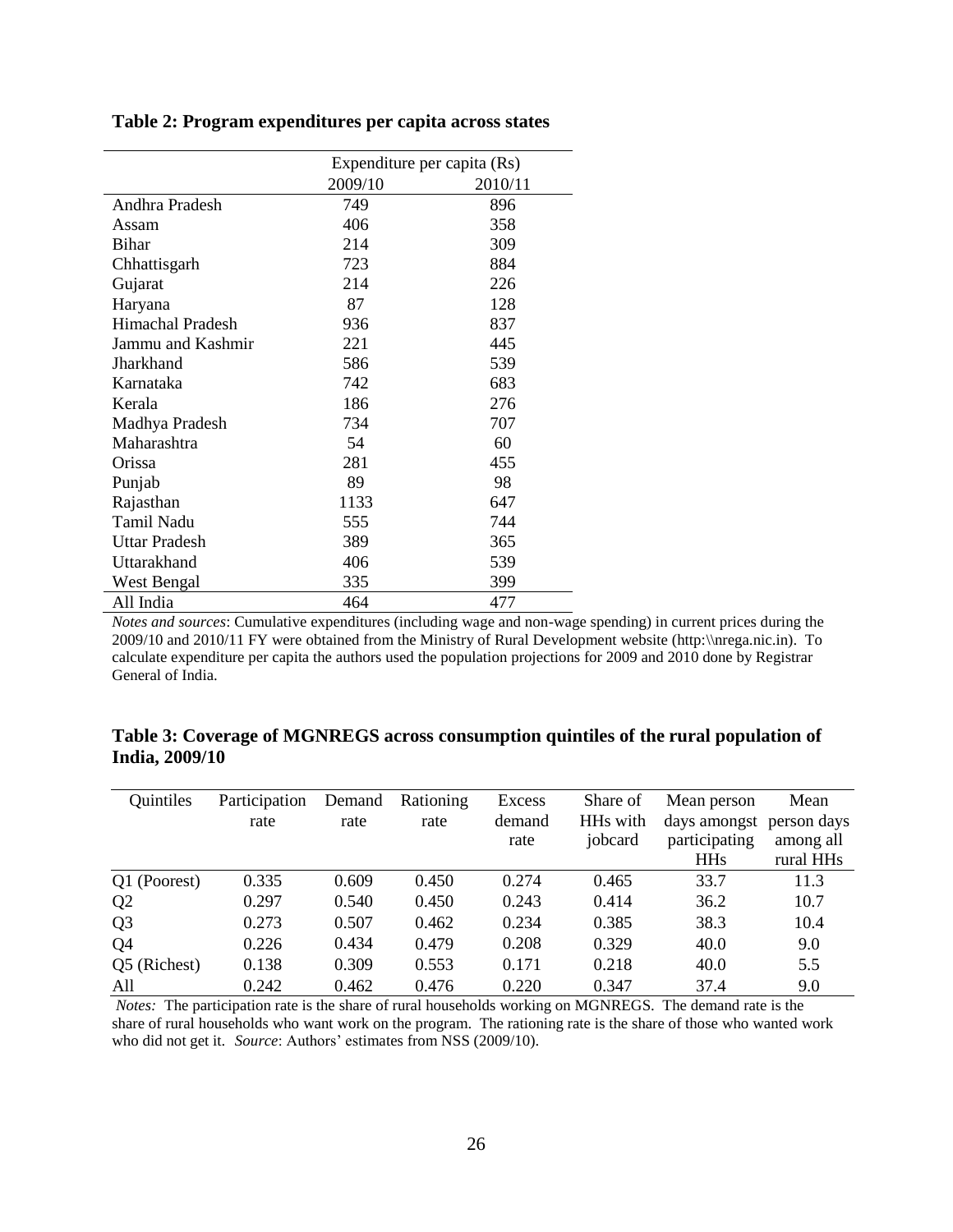|                      | Participation<br>rate for the | Participation<br>rate for the | Targeting    | Rationing<br>rate for the | Rationing<br>rate for the |
|----------------------|-------------------------------|-------------------------------|--------------|---------------------------|---------------------------|
| <b>State</b>         | poor                          | non-poor                      | differential | poor                      | non-poor                  |
| Andhra Pradesh       | 0.513                         | 0.322                         | 0.191        | 0.215                     | 0.259                     |
| Assam                | 0.233                         | 0.149                         | 0.085        | 0.523                     | 0.590                     |
| <b>Bihar</b>         | 0.127                         | 0.075                         | 0.052        | 0.756                     | 0.816                     |
| Chhattisgarh         | 0.571                         | 0.386                         | 0.186        | 0.260                     | 0.366                     |
| Gujarat              | 0.298                         | 0.185                         | 0.114        | 0.319                     | 0.490                     |
| Haryana              | 0.106                         | 0.037                         | 0.069        | 0.701                     | 0.760                     |
| Himachal Pradesh     | 0.510                         | 0.318                         | 0.192        | 0.173                     | 0.206                     |
| Jharkhand            | 0.237                         | 0.163                         | 0.075        | 0.613                     | 0.641                     |
| Karnataka            | 0.126                         | 0.065                         | 0.061        | 0.503                     | 0.703                     |
| Kerala               | 0.116                         | 0.112                         | 0.005        | 0.535                     | 0.516                     |
| Madhya Pradesh       | 0.534                         | 0.319                         | 0.215        | 0.297                     | 0.438                     |
| Maharashtra          | 0.096                         | 0.025                         | 0.071        | 0.738                     | 0.898                     |
| Orissa               | 0.317                         | 0.135                         | 0.182        | 0.509                     | 0.650                     |
| Punjab               | 0.145                         | 0.035                         | 0.110        | 0.729                     | 0.872                     |
| Rajasthan            | 0.728                         | 0.579                         | 0.149        | 0.166                     | 0.150                     |
| Tamil Nadu           | 0.484                         | 0.302                         | 0.182        | 0.093                     | 0.219                     |
| <b>Uttar Pradesh</b> | 0.242                         | 0.120                         | 0.122        | 0.483                     | 0.582                     |
| West Bengal          | 0.559                         | 0.379                         | 0.179        | 0.282                     | 0.376                     |
| All India            | 0.325                         | 0.210                         | 0.115        | 0.428                     | 0.463                     |

**Table 4: Targeting performance of MGNREGS across states**

*Notes:* Households classified into poor or non-poor based on poverty lines for Schedule 10 that would yield the same state-specific poverty rates as estimated from Schedule 1, and reported in Table 1. All-India figures reported in this table include only the states shown. *Source:* Authors' calculations from NSS (2009/10).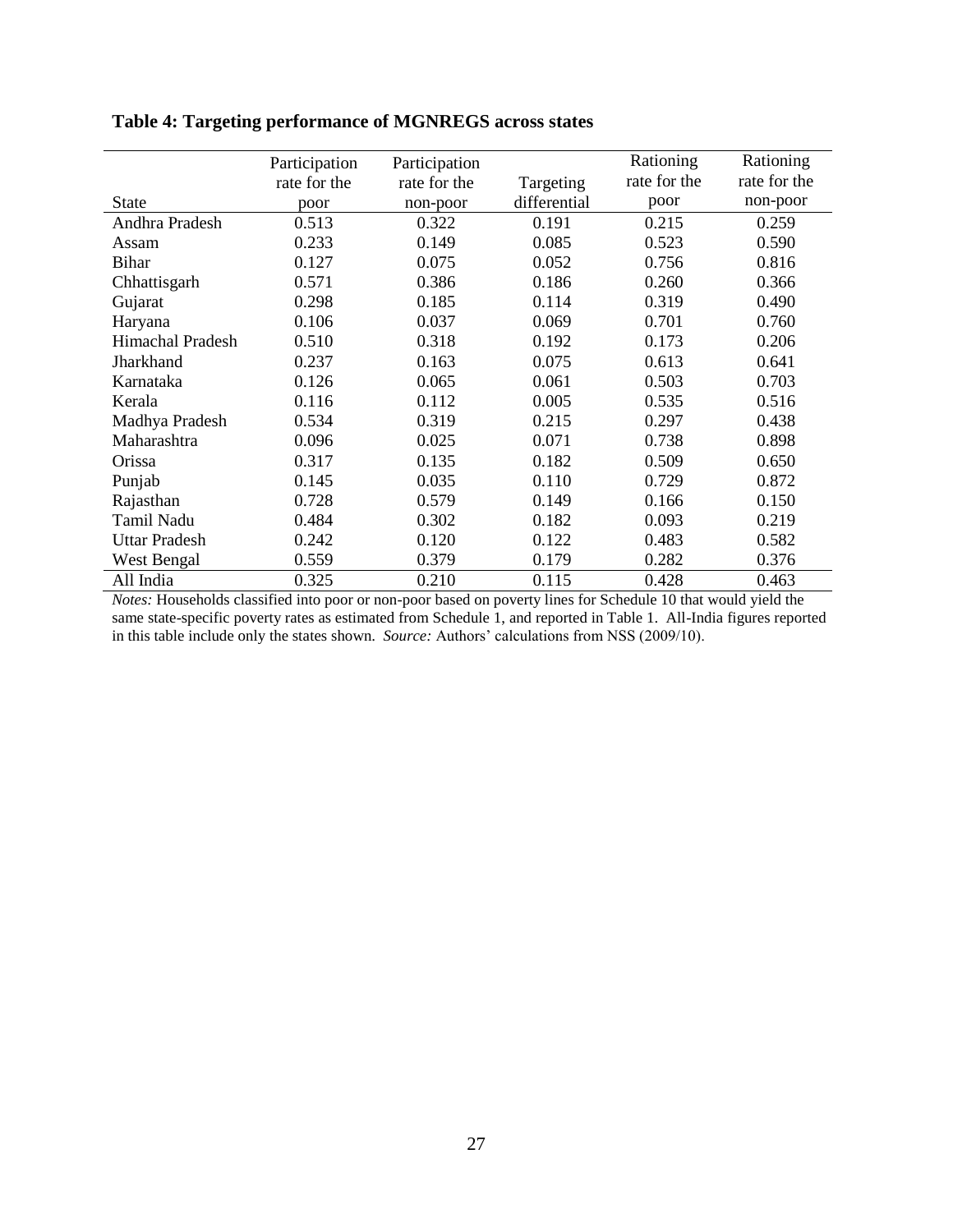|                      |           |           |          | Weighted |        | Targeting        |
|----------------------|-----------|-----------|----------|----------|--------|------------------|
|                      |           |           | Other    | mean for |        | differential for |
|                      | Scheduled | Scheduled | Backward | ST, SC   |        | ST/backward      |
|                      | Tribes    | Castes    | Castes   | and OBC  | Others | castes           |
| Andhra Pradesh       | 0.567     | 0.434     | 0.382    | 0.412    | 0.150  | 0.262            |
| Assam                | 0.192     | 0.179     | 0.163    | 0.174    | 0.191  | $-0.017$         |
| <b>Bihar</b>         | (0.087)   | 0.185     | 0.089    | 0.116    | 0.016  | 0.100            |
| Chhattisgarh         | 0.519     | 0.435     | 0.504    | 0.500    | 0.214  | 0.286            |
| Gujarat              | 0.340     | 0.289     | 0.180    | 0.252    | 0.070  | 0.181            |
| Haryana              | (0.000)   | 0.105     | 0.044    | 0.071    | 0.018  | 0.054            |
| Himachal Pradesh     | 0.392     | 0.413     | 0.294    | 0.376    | 0.298  | 0.077            |
| Jammu and Kashmir    | (0.054)   | 0.134     | 0.109    | 0.114    | 0.090  | 0.024            |
| Jharkhand            | 0.204     | 0.268     | 0.155    | 0.197    | 0.149  | 0.048            |
| Karnataka            | 0.186     | 0.160     | 0.042    | 0.089    | 0.054  | 0.035            |
| Kerala               | (0.168)   | 0.238     | 0.098    | 0.123    | 0.088  | 0.035            |
| Madhya Pradesh       | 0.567     | 0.442     | 0.334    | 0.433    | 0.211  | 0.222            |
| Maharashtra          | 0.063     | 0.017     | 0.074    | 0.058    | 0.015  | 0.044            |
| Orissa               | 0.323     | 0.220     | 0.224    | 0.253    | 0.100  | 0.153            |
| Punjab               | (0.000)   | 0.104     | 0.016    | 0.082    | 0.009  | 0.074            |
| Rajasthan            | 0.816     | 0.654     | 0.581    | 0.644    | 0.444  | 0.200            |
| Tamil Nadu           | (0.286)   | 0.523     | 0.279    | 0.338    | 0.069  | 0.269            |
| <b>Uttar Pradesh</b> | (0.140)   | 0.325     | 0.118    | 0.191    | 0.044  | 0.146            |
| Uttarakhand          | 0.388     | 0.513     | 0.082    | 0.321    | 0.278  | 0.043            |
| West Bengal          | 0.656     | 0.507     | 0.449    | 0.521    | 0.362  | 0.159            |
| All India            | 0.415     | 0.336     | 0.214    | 0.279    | 0.155  | 0.124            |

**Table 5: Participation rates and targeting by caste**

*Notes:* TD for ST/backward castes is defined as the difference between the (weighted) mean participation rate of ST, SC and OBCs and that for others. ST figures in parentheses had less than 100 sampled ST households and so might be unreliable. All-India figures include states not shown in the table. *Source:* Authors' calculations from NSS (2009/10).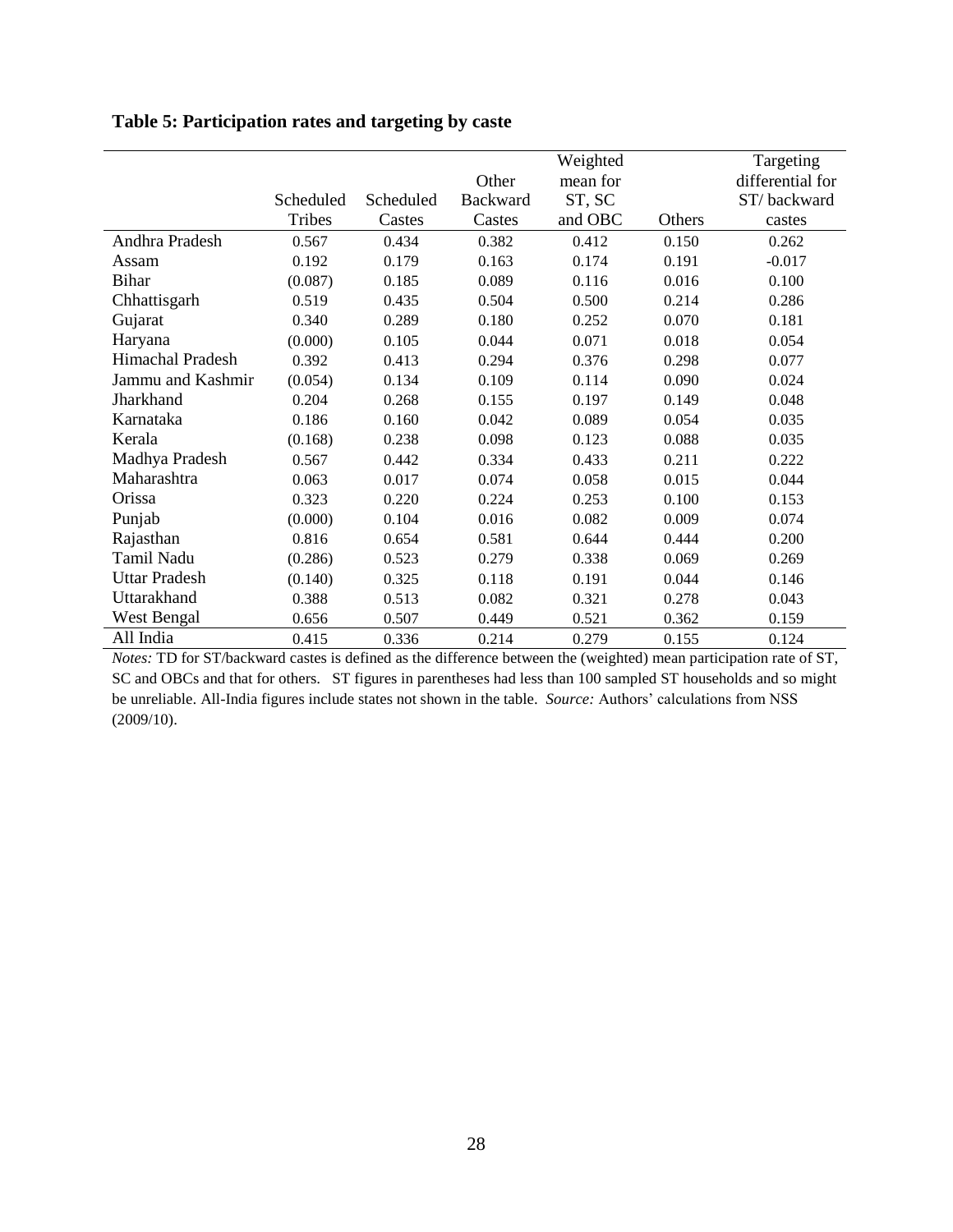|                      | Average wage rate<br>on MGNREGS | Average casual wage rate<br>(Rs/day) |       |        |
|----------------------|---------------------------------|--------------------------------------|-------|--------|
|                      | (Rs/day)                        | Overall                              | Male  | Female |
| Andhra Pradesh       | 91.9                            | 98.5                                 | 115.4 | 75.7   |
| Assam                | 87.0                            | 90.1                                 | 94.4  | 74.9   |
| <b>Bihar</b>         | 97.5                            | 79.4                                 | 81.0  | 65.8   |
| Chhattisgarh         | 82.3                            | 68.8                                 | 70.8  | 65.5   |
| Gujarat              | 89.3                            | 83.3                                 | 87.3  | 71.0   |
| Haryana              | 150.9                           | 139.6                                | 146.1 | 99.1   |
| Himachal Pradesh     | 109.5                           | 139.6                                | 141.4 | 110.2  |
| Jammu & Kashmir      | 93.3                            | 158.3                                | 157.5 | n.a.   |
| Jharkhand            | 97.7                            | 101.2                                | 103.6 | 82.2   |
| Karnataka            | 86.0                            | 84.5                                 | 96.9  | 62.8   |
| Kerala               | 120.6                           | 206.5                                | 226.6 | 119.3  |
| Madhya Pradesh       | 83.7                            | 69.0                                 | 74.5  | 58.1   |
| Maharashtra          | 94.3                            | 75.2                                 | 86.0  | 58.2   |
| Orissa               | 105.9                           | 75.6                                 | 81.0  | 59.1   |
| Punjab               | 123.5                           | 130.4                                | 133.5 | 91.8   |
| Rajasthan            | 87.4                            | 125.7                                | 132.3 | 94.3   |
| Tamil Nadu           | 71.6                            | 110.8                                | 132.1 | 72.6   |
| <b>Uttar Pradesh</b> | 99.5                            | 94.3                                 | 97.0  | 69.2   |
| Uttarakhand          | 99.0                            | 118.7                                | 122.1 | 96.7   |
| <b>West Bengal</b>   | 90.4                            | 85.3                                 | 87.8  | 65.9   |
| All India            | 90.2                            | 93.1                                 | 101.5 | 68.9   |

**Table 6: Average wages on MGNREGS and in casual labor 2009/10**

*Notes:* MGNREGS wage rates estimated as total expenditure on wages (excluding skilled or semi-skilled) divided by total number of person days of employment for FY 2009/10 (April 2009 to March 2010).Casual wages for June 2009 to July 2010 period, based on NSS 66<sup>th</sup> round survey. "All India" includes smaller states not reported. Note that we do not report the female wage rate for Jammu & Kashmir, as we found it was based on a sample of only 7 observations and was not reliable. (The sample estimate of 206.5 was also implausibly high relative to the male wage). *Sources*: Casual wages from *Key Indicators of Employment and Unemployment in India, 2009/10*, NSSO, Govt. of India (June 2011). MGNREGS expenditure and employment data are from the state-wise Monthly Progress Reports [\(www.nrega.nic.in\)](http://www.nrega.nic.in/).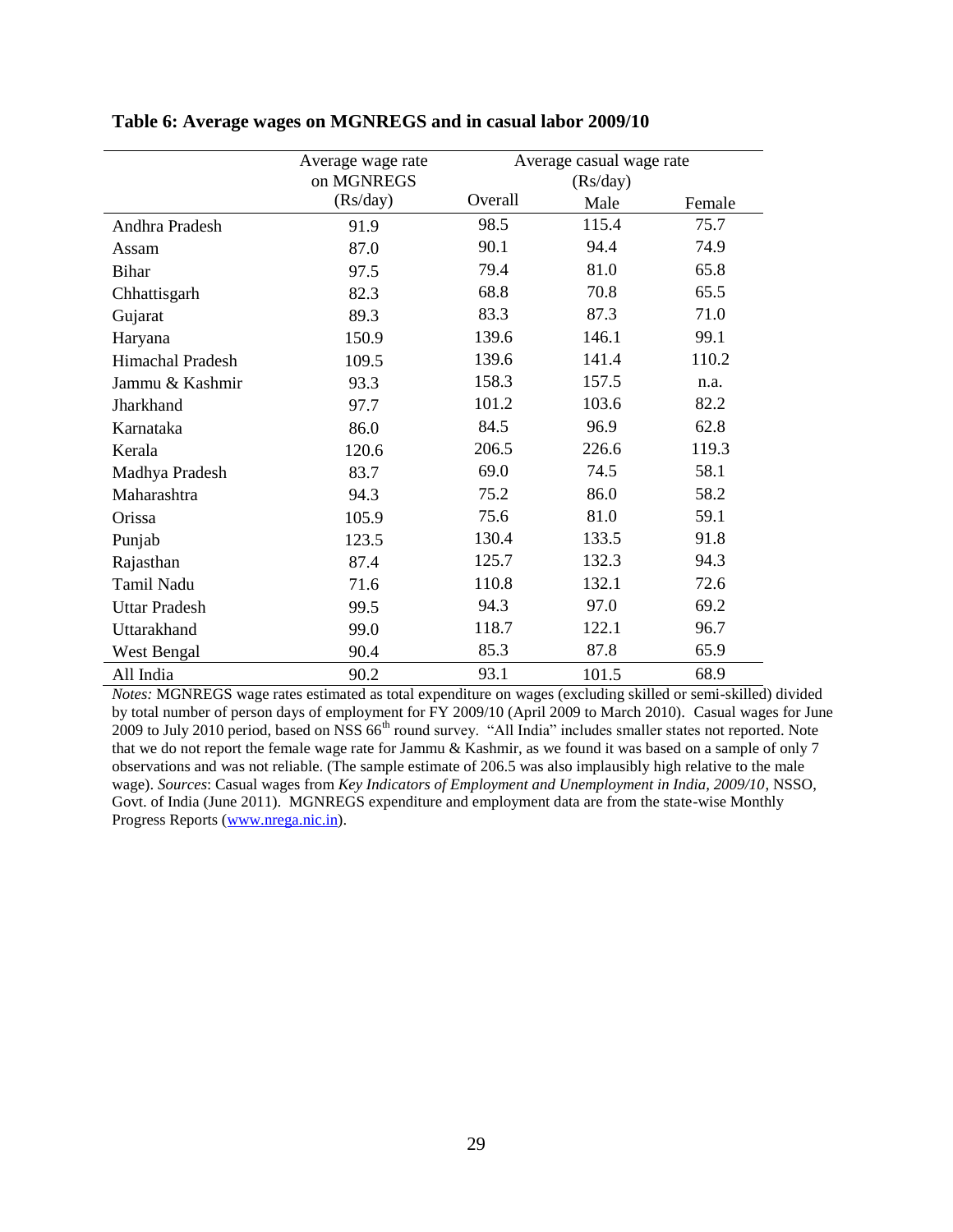|                          | Full       |            |                                | Sample with male and |                        |  |
|--------------------------|------------|------------|--------------------------------|----------------------|------------------------|--|
|                          |            |            | Sample with<br>headcount index |                      | female wages available |  |
|                          | sample     |            | available                      |                      |                        |  |
|                          |            |            |                                |                      |                        |  |
| Constant                 | 0.676      | 0.829      | 0.193                          | 0.131                | 0.697                  |  |
|                          | (8.671)    | (5.341)    | (0.887)                        | (0.246)              | (3.922)                |  |
| Rationing rate           | $-0.505$   | $-0.419$   | $-0.307$                       | $-0.456$             | $-0.469$               |  |
|                          | $(-3.758)$ | $(-2.898)$ | $(-2.904)$                     | $(-5.108)$           | $(-5.972)$             |  |
| Headcount index of rural | n.a.       | $-0.515$   | 0.241                          | n.a.                 | n.a.                   |  |
| poverty                  |            | $(-1.538)$ | (1.518)                        |                      |                        |  |
| Female casual non-PW     | n.a.       | n.a.       | $-0.549$                       | $-0.744$             | n.a.                   |  |
| wage $(log)$             |            |            | $(-2.056)$                     | $(-3.475)$           |                        |  |
| Male casual non-PW wage  | n.a.       | n.a.       | 0.675                          | 0.806                | n.a.                   |  |
| (log)                    |            |            | (5.156)                        | (3.556)              |                        |  |
| Female wage relative to  | n.a.       | n.a.       | n.a.                           | n.a.                 | $-0.836$               |  |
| male wage (log)          |            |            |                                |                      | $(-3.301)$             |  |
| $R^2$                    | 0.336      | 0.467      | 0.811                          | 0.692                | 0.687                  |  |
| <b>SEE</b>               | 0.164      | 0.145      | 0.093                          | 0.111                | 0.108                  |  |
| N                        | 20         | 18         | 18                             | 19                   | 19                     |  |

#### **Table 7: Regressions for the female share of employment in MGNREGS**

*Notes*: The dependent variable is the share of total person days of employment on MGNREGS going to women. The rationing rate is the share of those who wanted work who did not get it. The headcount index is the percent of population below the poverty line. The t-ratios in parentheses are based on White standard errors.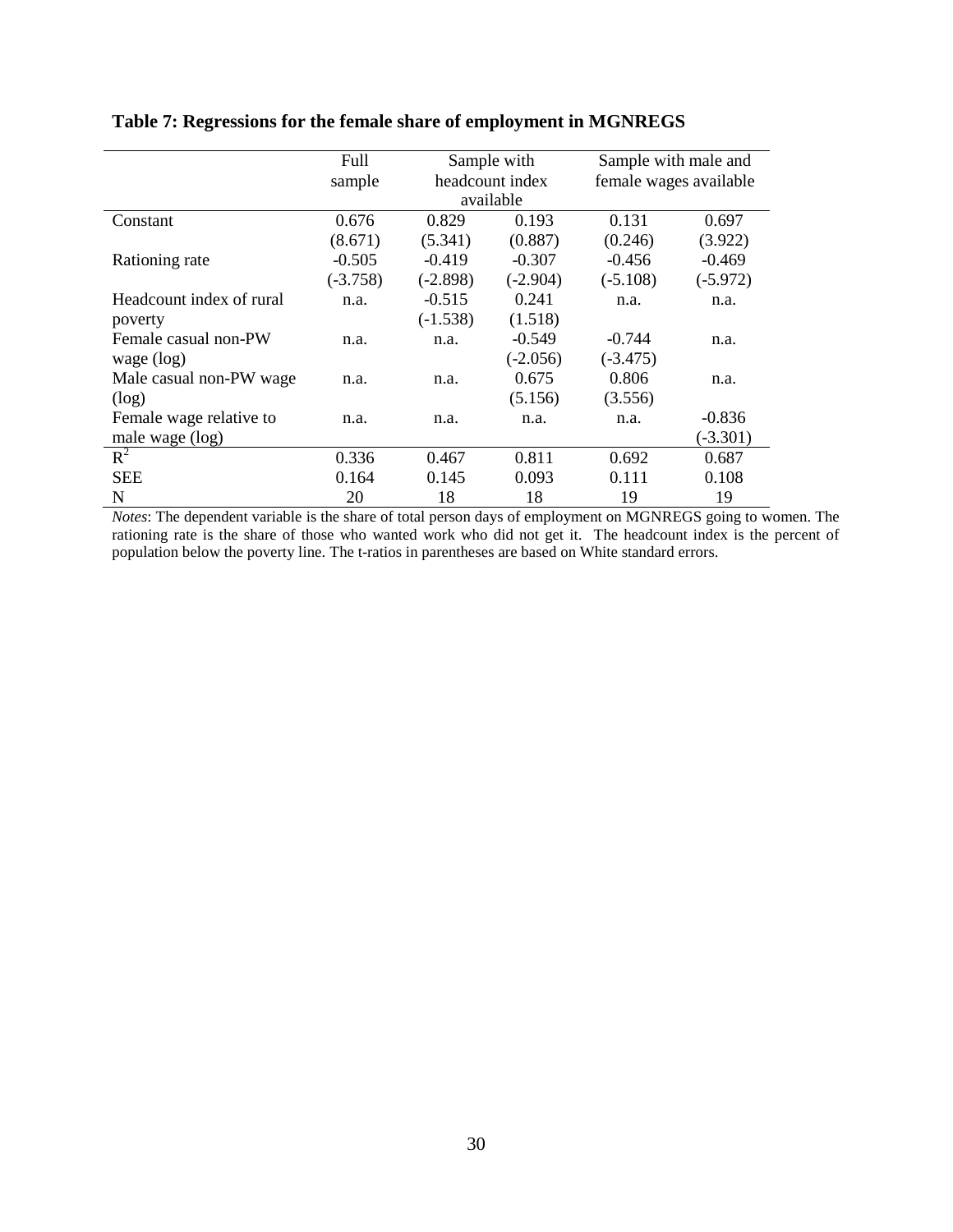## **References**

- Basu, Arnab K., 2011, "Impact of Rural Employment Guarantee Schemes on Seasonal Labor Markets: Optimum compensation and Workers' Welfare," Journal of Economic *Inequality*, in press.
- Basu, Arnab K., Nancy H. Chau, and Ravi Kanbur, 2009, "A Theory of Employment Guarantees: Contestability, Credibility and Distributional Concerns," Journal of Public *Economics* 93: 482-497.
- Besley, Timothy, and Stephen Coate, 1992, "Workfare vs. Welfare: Incentive Arguments for Work Requirements in Poverty Alleviation Programs," American Economic Review 82(1): 249–61.
- Datt, Gaurav and Martin Ravallion, 1994, "Transfer Benefits from Public Works Employment," *Economic Journal* 104: 1346-1369.
- Drèze, Jean and Reetika Khera, 2009, "The Battle for Employment Guarantee," *Frontline*, 26(1): 3-16.
- Dutta, Puja, Rinku Murgai, Martin Ravallion and Dominique van de Walle, 2012, *Rozgar Guarantee? Assessing India's Biggest Anti-Poverty Program in India's Poorest State*, World Bank, Washington DC, forthcoming.
- Gaiha, Raghav, 1997, "Rural Public Works and the Poor: The Case of the Employment Guarantee Scheme in India," in S. Polachek (ed.) *Research in Labour Economics*, Connecticut: JAI Press.
- Imbert, Clément and John Papp, 2011 "Equilibrium Distributional Impacts of Government Employment Programs: Evidence from India's Employment Guarantee," mimeo, Paris School of Economics.
- Jha, Raghbendra, Sambit Bhattacharyya, Raghav Gaiha and Shylashri Shankar, 2009, ―‗Capture' of Anti-Poverty Programs: An Analysis of the National Rural Employment Guarantee Program in India," Journal of Asian Economics 20(4): 456-464.
- Khera, Reetika, (ed.), 2011, *The Battle for Employment Guarantee*, New Delhi: Oxford University Press.
- Lanjouw, Peter and Martin Ravallion, 1999, "Benefit Incidence and the Timing of Program Capture," World Bank Economic Review 13(2): 257-274.

Liu, Yanyan and Klaus Deininger, 2010, "Poverty Impacts of India's National Rural Employment Guarantee Scheme: Evidence from Andhra Pradesh, mimeo, World Bank.

Lokshin, Michael, 2006, "Difference-Based Semiparametric Estimation of Partial Linear

Regression Models," *STATA Journal* 6(3): 377-384.

- Ravallion, Martin, 1990, "Market Responses to Anti-Hunger Policies: Wages, Prices, and Employment," In Jean Drèze and Amartya Sen (eds) *The Political Economy of Hunger: Volume 2*. Oxford: Oxford University Press.
	- \_\_\_\_\_\_\_\_\_\_\_\_\_\_, 1991, ―On the Coverage of Public Employment Schemes for Poverty Alleviation,‖ *Journal of Development Economics* 34: 57-80.